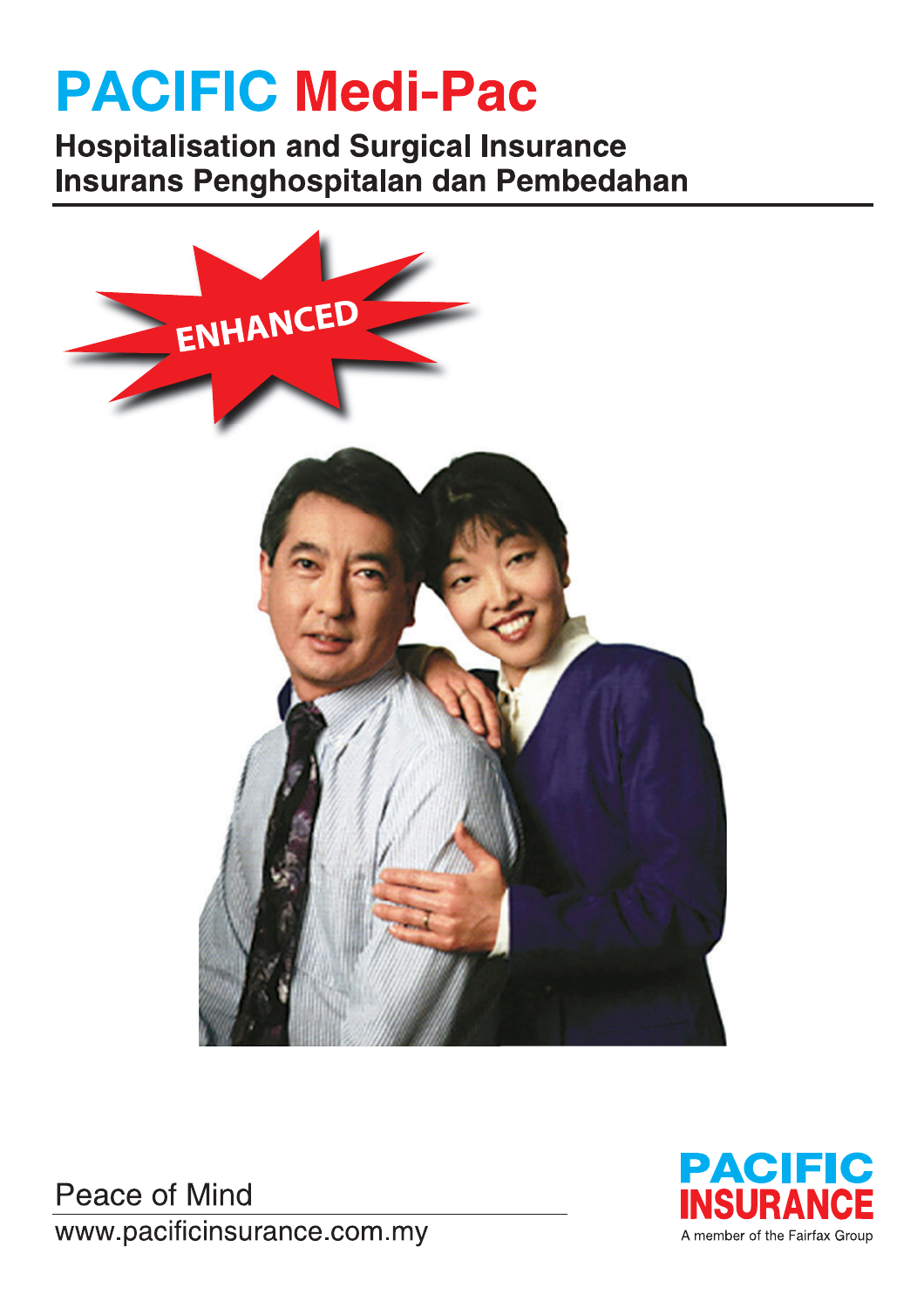#### **HOSPITALISATION AND SURGICAL COST WILL NEVER BE BEYOND YOU**

Although the occurrence of serious illnesses and threatening diseases are on the rise, most of us are still living in the mindset of 'It will never happen to me'. Just because a person has never been critically ill and leads a healthy lifestyle does not guarantee better health. This mindset leaves many of us unprepared. It is now a known fact that hospital bills are ever-increasing. A simple surgery can cost you tens of thousands. Unprepared, a sum this much can put anyone in serious debt. No one should have to go through that phase.

### **RECOVERY IS IMPORTANT**

With **PACIFIC Medi-Pac** you can put all that behind you and concentrate on recovery. From as little as RM1.30 a day, you may have affordable and comprehensive medical insurance giving you more benefits and higher limits.

### **THE ADVANTAGES**

- **Comprehensive Coverage PACIFIC Medi-Pac** ("policy") provides for necessary treatment based on reasonable and customary charges at the locality where treatment is received.
- **Renewal up to Age Eighty (80) next Birthday** The policy is renewable at the option of the policyholder. The Pacific Insurance Berhad ("Company") cannot refuse renewal or impose new exclusions during renewal. However, the product may be withdrawn from the market in accordance with the Portfolio Withdrawal Condition.
- **Portfolio Pricing of Premium** Premium is not guaranteed and is subject to change. However, increase in premium will be on a portfolio basis. This means that policyholders who have claimed on the policy will not be singled out to pay more premium than others.
- **No Per Disability Limit** Other than the overall annual limit and the lifetime limit, there is no limit on the amount that can be claimed for a particular disability.
- **Unisex Premium Rates** Premiums are age-banded but there is no distinction between male and female premium rates.
- **Hospital Admission Assist** for approved panel of hospitals convenient claims.

#### **THE ENHANCEMENTS**

- The Lifetime Limit has been increased to five (5) times the Overall Annual Limit.
- The In-Hospital Physician Visit has been increased from one (1) visit to two (2) visits a day.
- The Emergency Sickness Treatment benefit with a limit of RM100 per disability has been extended under the policy.
- The Medical Report Fee has been increased from RM50 to RM100.
- The Pre-Hospital Specialist Consultation has been increased from within thirty-one (31) days to within sixty (60) days.
- The Pre-Hospital Diagnostic Tests has been increased from within thirty-one (31) days to within sixty (60) days.
- The Pre-Surgical Consultation and Diagnosis has been increased from within thirty-one (31) days to within sixty (60) days.
- The Daily Cash Allowance at Government Hospital has been increased from RM100 to RM200.
- The Traditional Medical Treatment has been increased from RM200 to RM400.
- The Emergency Accidental Out-Patient Treatment Follow-Up has been increased from thirtyone (31) days to sixty (60) days.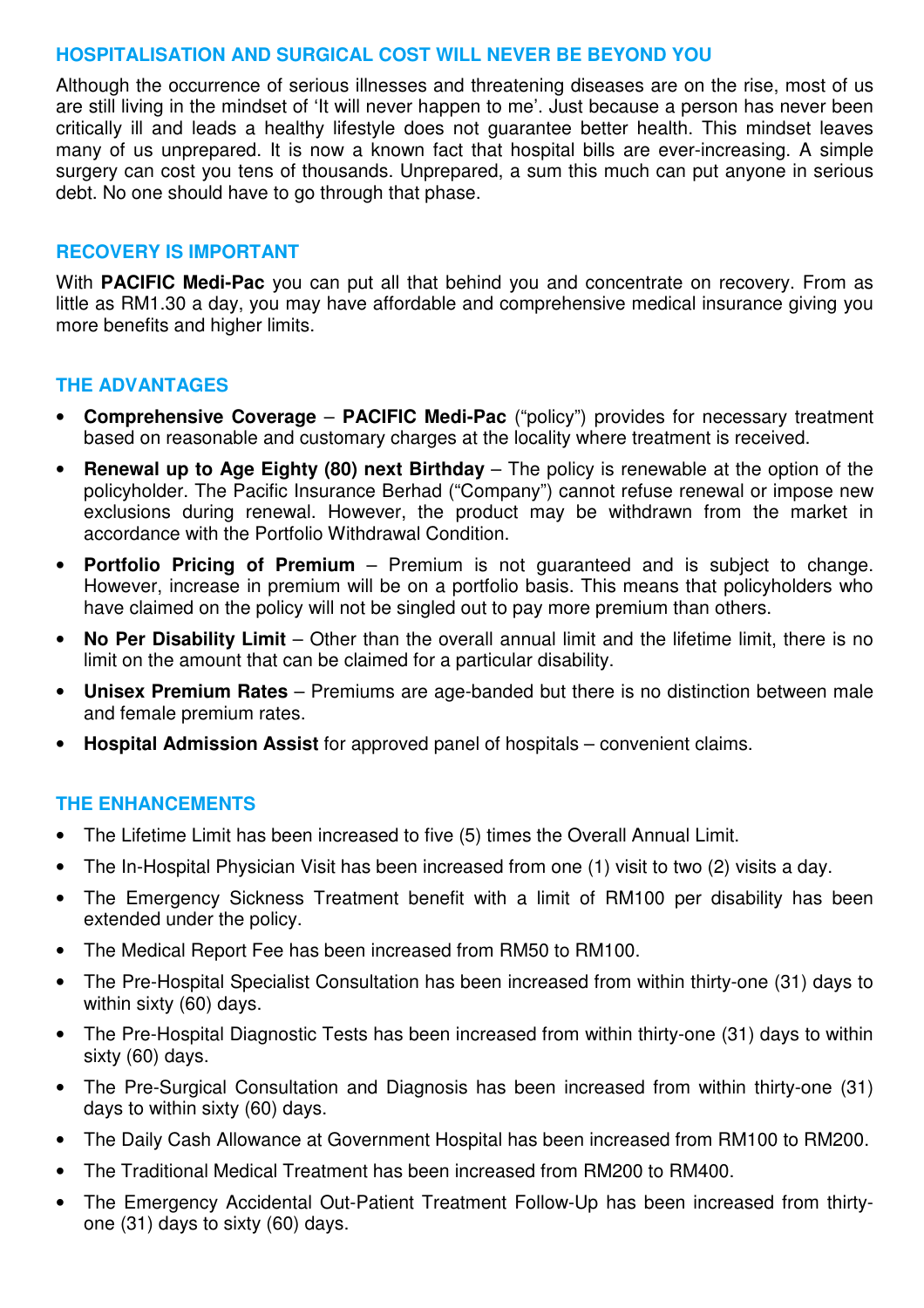- The Emergency Dental Treatment Follow-Up has been increased from thirty-one (31) days to sixty (60) days.
- The Co-Payment is waived if the room and board does not exceed 10% of his or her eligible benefit.
- The Doctor's Referral Letter has been waived for the Pre-Hospital Specialist Consultation benefit.
- The Doctor's Referral Letter has been waived for Pre-Hospital Diagnostic Tests benefit.
- The Doctor's Referral Letter has been waived for Pre-Surgical Consultation and Diagnosis benefit.

### **CHOICE OF PLAN**

**PACIFIC Medi-Pac** offers five (5) plans of comprehensive coverage at an affordable cost.

### **PREMIUM PAYABLE**

The premium payable is based on the age of next birthday and is paid annually at the rate applicable during renewal. The premium published in the Brochure is for standard life only and premium loading may be charged to non-standard life. Annual premium rate is not guaranteed and may be subject to change.

#### **EASY APPLICATION**

Application is simple. Everyone from the ages of nineteen (19) to sixty-five (65) years may apply for **PACIFIC Medi-Pac**. The policy may be extended to your dependant children between the ages of thirty (30) days and nineteen (19) years [up to twenty-three (23) years if full-time student].

#### **WHAT IS NOT COVERED**

The policy does not cover pre-existing disabilities and other exclusions contained in the policy. Medical treatment received by an insured person outside Malaysia is not covered if the insured person resides or travels outside Malaysia for more than ninety (90) consecutive days prior to treatment overseas.

#### **COOLING-OFF PERIOD**

If the policy shall have been issued and for any reason whatsoever the insured person shall decide not to take up the policy, the insured person may return the policy to the Company for cancellation provided such request for cancellation is delivered by the insured person to the Company within fifteen (15) days from the date of delivery of the policy. The insured person is entitled to the return of the full premium paid less deduction of medical expenses incurred by the Company in the issue of the policy.

#### **IMPLICATIONS OF SWITCHING POLICY**

One of the disadvantages is that if your current health status is less favorable to the new insurer, new terms and exclusions may be imposed by the new insurer. You will also have to go through the standard waiting period before you can make any claim.

**This brochure is not a contract of insurance. Specific details of coverage are set out in the policy. Please refer to the Product Disclosure Sheet for details on the Terms of Issue and Major Limitations.**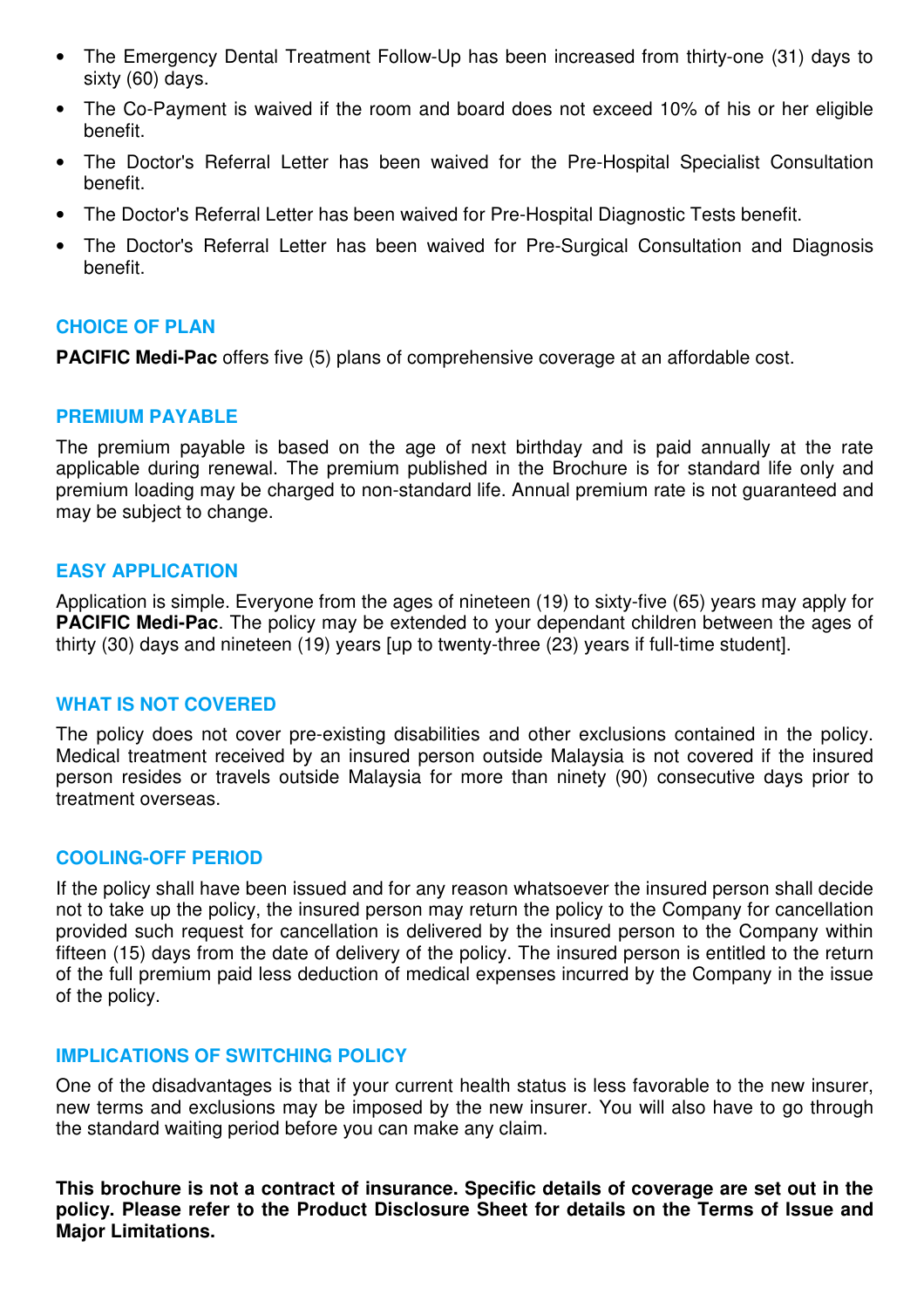# **PRODUCT DISCLOSURE SHEET**

Please read this Product Disclosure Sheet before you decide to take up the following product. Be sure to also read the general terms and conditions of the policy.

#### **1. What is this product about?**

This comprehensive policy provides for reimbursements of hospitalisation and surgical expenses incurred due to illness and accident.

#### **2. What are the covers or benefits provided?**

Duration of cover is for one year. Once your application has been accepted, The Pacific Insurance Berhad ("Company") would not change the terms and conditions at the subsequent renewals. You have the option to renew the policy subject to the terms and conditions of the policy.

| <b>SCHEDULE OF BENEFITS (Ringgit Malaysia)</b> |                                                                                               |                                                               |         |            |         |              |
|------------------------------------------------|-----------------------------------------------------------------------------------------------|---------------------------------------------------------------|---------|------------|---------|--------------|
|                                                | <b>SECTION A</b>                                                                              | <b>PLAN A</b><br><b>PLANB</b><br><b>PLANC</b><br><b>PLAND</b> |         |            |         | <b>PLANE</b> |
| 1.                                             | Hospital Room and Board, daily maximum up<br>to 365 days                                      | 450                                                           | 300     | 220        | 150     | 100          |
| 2.                                             | Intensive Care Unit, daily maximum up to 30 days                                              |                                                               |         |            |         |              |
| 3.                                             | <b>Hospital Supplies and Services</b>                                                         |                                                               |         |            |         |              |
| 4.                                             | Surgical Fees, including post-surgery care up<br>to 31 days                                   |                                                               |         |            |         |              |
| 5.                                             | <b>Anaesthetist Fee</b>                                                                       |                                                               |         |            |         |              |
| 6.                                             | <b>Operating Theatre</b>                                                                      |                                                               |         |            |         |              |
| 7.                                             | Pre-Hospital Specialist Consultation, within 60<br>days prior to admission                    |                                                               |         |            |         |              |
| 8.                                             | Pre-Hospital Diagnostic Tests, within 60 days<br>prior to admission                           |                                                               |         | As Charged |         |              |
| 9.                                             | Consultation<br>Pre-Surgical<br>Diagnosis,<br>and<br>within 60 days prior to surgery          | (subject to reasonable and customary charges)                 |         |            |         |              |
| 10.                                            | In-Hospital Physician Visit, daily maximum up<br>to 120 days                                  |                                                               |         |            |         |              |
| 11.                                            | Post Hospitalisation Treatment, within 60 days<br>from the date of discharge                  |                                                               |         |            |         |              |
|                                                | 12. Ambulance Fees                                                                            |                                                               |         |            |         |              |
| 13.                                            | Emergency Accidental Out-Patient Treatment,<br>per accident including follow-up up to 60 days |                                                               |         |            |         |              |
| 14.                                            | Emergency Dental Treatment, per accident<br>including follow-up up to 60 days                 |                                                               |         |            |         |              |
|                                                | 15. Traditional Medical Treatment                                                             | 400                                                           | 400     | 400        | 400     | 400          |
| 16.                                            | Daily Cash Allowance at Government Hospital,<br>daily maximum up to 60 days                   | 200                                                           | 200     | 200        | 200     | 200          |
|                                                | 17. Nursing at Home, daily maximum up to 60 days                                              | 200                                                           | 175     | 150        | 125     | 100          |
|                                                | 18. Lodger Expenses, maximum per disability                                                   | 400                                                           | 300     | 250        | 200     | 150          |
|                                                | 19. Medical Report Fee, per disability                                                        | 100                                                           | 100     | 100        | 100     | 100          |
|                                                | 20. Goods and Services Tax                                                                    |                                                               |         | Insured    |         |              |
|                                                | 21. Emergency Sickness Treatment, per disability                                              | 100                                                           | 100     | 100        | 100     | 100          |
|                                                | <b>Overall Annual Limit for Section A</b>                                                     | 100,000                                                       | 80,000  | 60,000     | 40,000  | 30,000       |
|                                                | <b>SECTION B (in addition to Overall Annual Limit)</b>                                        |                                                               |         |            |         |              |
| 1.                                             | Organ Transplant, per disability                                                              | 30,000                                                        | 30,000  | 30,000     | 30,000  | 30,000       |
| 2.                                             | Out-Patient Cancer Treatment, per year                                                        | 60,000                                                        | 50,000  | 40,000     | 30,000  | 20,000       |
| 3.                                             | Out-Patient Kidney Dialysis Treatment, per year                                               | 30,000                                                        | 25,000  | 20,000     | 15,000  | 10,000       |
|                                                | Lifetime Limit (Section A and B)                                                              | 500,000                                                       | 400,000 | 300,000    | 200,000 | 150,000      |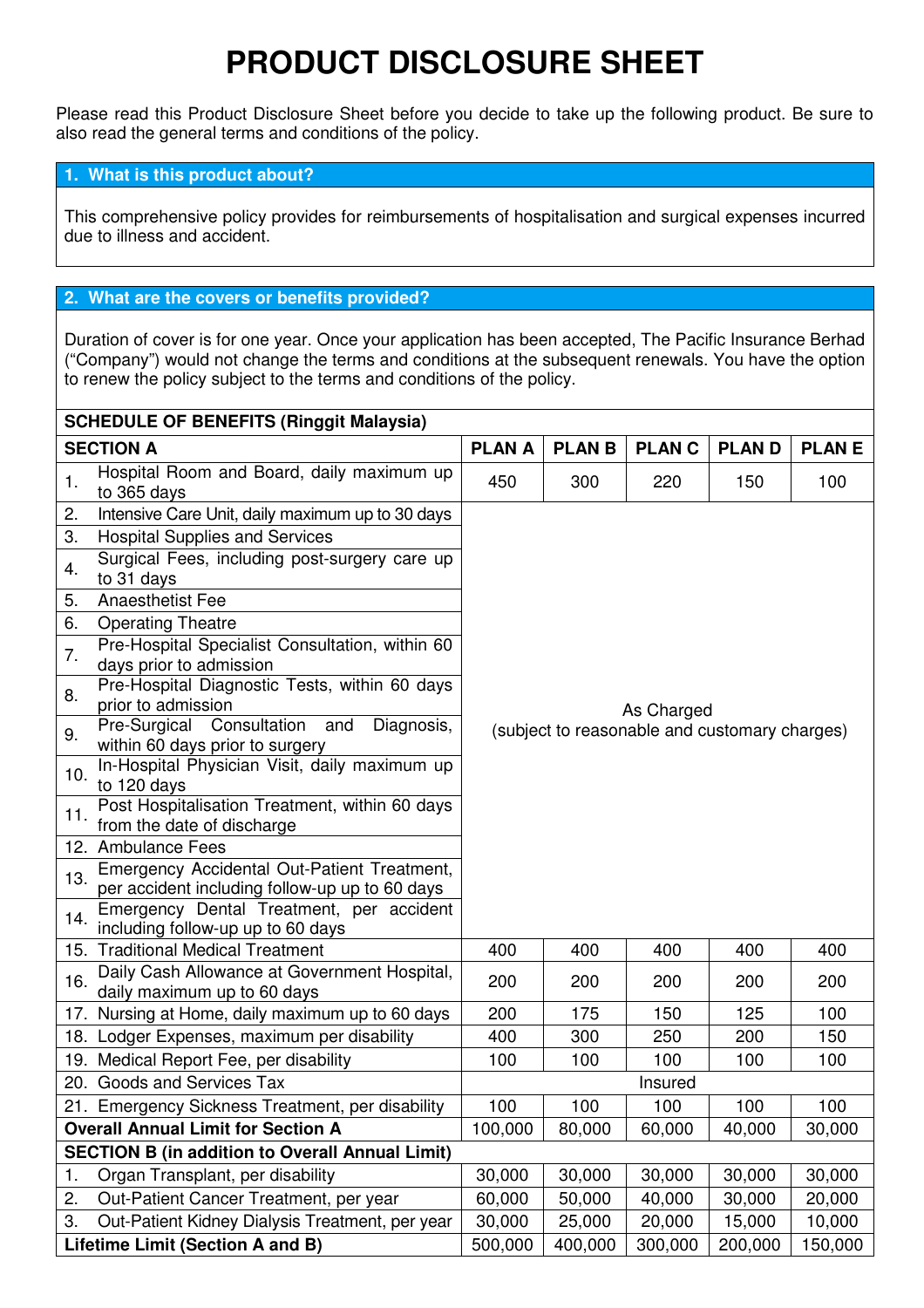The premium payable is based on age at next birthday but a premium loading may apply depending on underwriting requirements of the Company. The premium for standard risks are as follows:

| SCHEDULE OF ANNUAL PREMIUM (Ringgit Malaysia) INCLUSIVE OF GOODS AND SERVICES TAX |  |
|-----------------------------------------------------------------------------------|--|
| (GST)                                                                             |  |

| <b>Age Next Birthday</b>           | Plan A    | Plan B    | Plan C   | Plan D   | Plan E   |
|------------------------------------|-----------|-----------|----------|----------|----------|
| 30 days - 18 years                 | 1,072.70  | 907.35    | 755.80   | 616.90   | 535.30   |
| 19 years - 25 years                | 931.75    | 790.75    | 661.45   | 542.70   | 473.80   |
| 26 years - 30 years                | 1,003.80  | 852.25    | 712.30   | 584.05   | 508.80   |
| 31 years - 35 years                | 1,221.10  | 1,034.55  | 863.90   | 707.00   | 615.85   |
| 36 years - 40 years                | 1,520.05  | 1,286.85  | 1,073.80 | 877.70   | 763.20   |
| 41 years - 45 years                | 1,850.75  | 1,565.60  | 1,305.90 | 1,066.35 | 926.45   |
| 46 years - 50 years                | 2,168.75  | 1,834.85  | 1,528.50 | 1,247.60 | 1,083.30 |
| 51 years - 55 years                | 3,009.35  | 2,544.00  | 2,117.90 | 1,726.75 | 1,496.70 |
| 56 years - 60 years                | 4,158.40  | 3,513.90  | 2,923.50 | 2,381.80 | 2,063.80 |
| 61 years - 65 years                | 5,660.40  | 4,780.60  | 3,976.05 | 3,237.25 | 2,803.70 |
| 66 years - 70 years (renewal only) | 7,555.70  | 6,381.20  | 5,305.30 | 4,317.40 | 3,737.55 |
| 71 years - 75 years (renewal only) | 9,887.70  | 8,348.55  | 6,938.75 | 5,645.55 | 4,886.60 |
| 76 years - 80 years (renewal only) | 12,693.50 | 10,716.60 | 8,907.20 | 7,245.10 | 6,269.90 |
|                                    |           |           |          |          |          |

#### **Terms Of Payment: Cash Before Cover**

The renewal premium is not guaranteed and the Company reserves the right to revise the premium rate applicable at the time of renewal. Such changes, if any shall be applicable to all policyholders irrespective of their claims experience according to the Company's risk assessment.

#### **PREMIUM REVISION TABLE**

The premium rates were last revised on 1st January 2011. However, this does not necessarily reflect the future trend of the Pacific Medi-Pac's premiums. Any future adjustments will be based on the portfolio's overall claims experience and will also be reflective of current trends in medical inflation. Premium increases are necessary to ensure that premiums are on par with rising healthcare costs.

**Percentage Increase in Revised Premiums Between 1st July 2003 and 1st January 2011 for Selected Ages** 

| Age | Plan A | Plan B | Plan C | Plan D | Plan E |
|-----|--------|--------|--------|--------|--------|
| 30  | 18%    | 31%    | 41%    | 57%    | 55%    |
| 40  | 39%    | 56%    | 69%    | 93%    | 97%    |
| 50  | 12%    | 18%    | 38%    | 60%    | 62%    |
| 60  | 31%    | 48%    | 64%    | 90%    | 110%   |

| 4. Apart from the premium, what other fees and charges that I have to pay?                                                                            |                                                                           |  |  |  |  |  |  |
|-------------------------------------------------------------------------------------------------------------------------------------------------------|---------------------------------------------------------------------------|--|--|--|--|--|--|
| Commission paid to the insurance agent (included in Gross Premium)<br><b>Stamp Duty</b><br>Third-Party Administrator Fees (included in Gross Premium) | 15% of Gross Premium<br>RM10.00<br>RM13 for a child, RM26 for an<br>adult |  |  |  |  |  |  |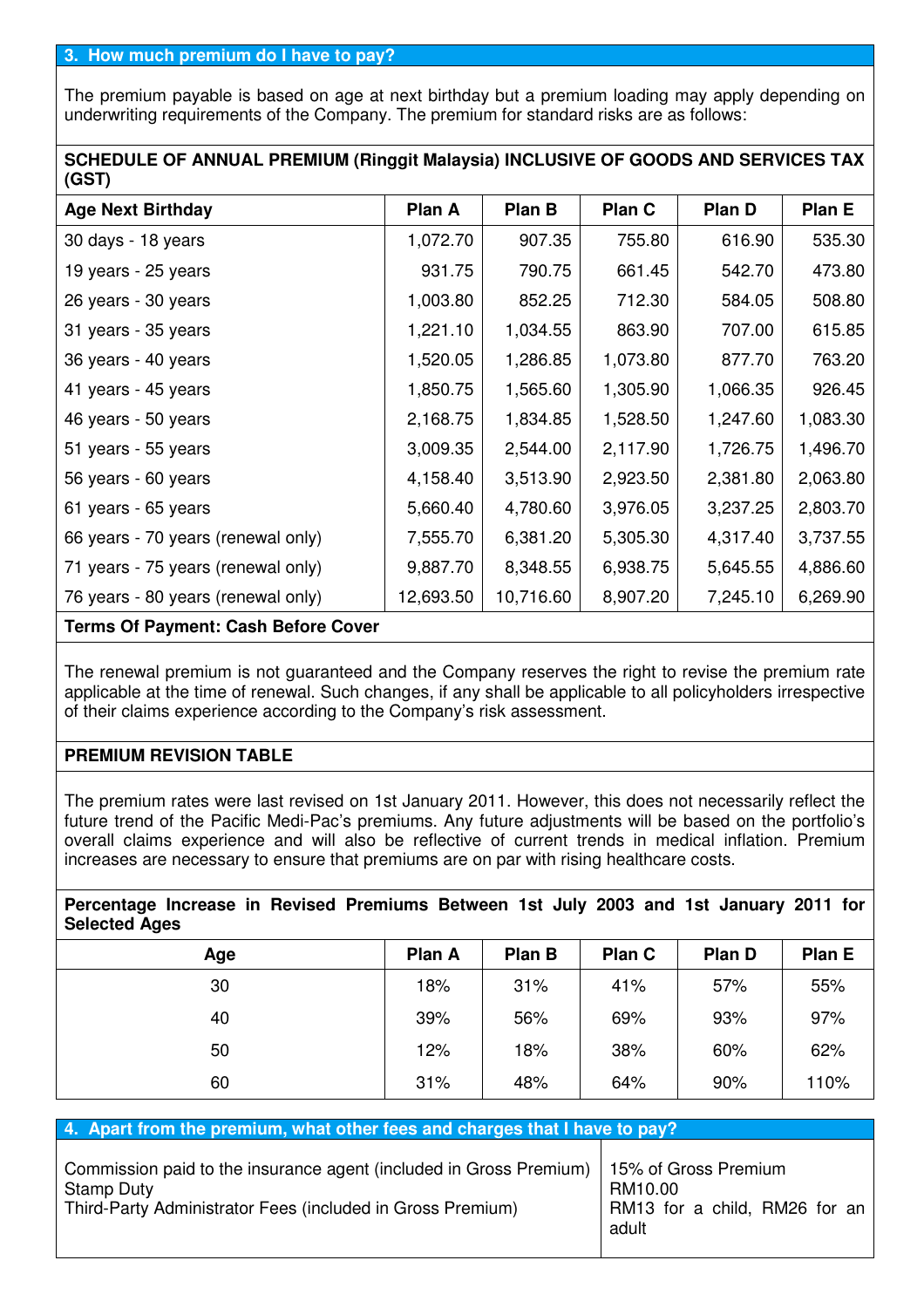#### **5. What are some of the key terms and conditions that I should be aware of?**

#### **Importance of Disclosure**

Pursuant to Paragraph 5 of Schedule 9 of the Financial Services Act 2013, if you are applying for this Insurance wholly for yourself/family/dependants, you have a duty to take reasonable care not to make a misrepresentation in answering the questions in the Proposal Form (or when you apply for this insurance). You must answer the questions fully and accurately. Failure to take reasonable care in answering the questions may result in avoidance of your contract of insurance, refusal or reduction of your claim(s), change of terms or termination of your contract of insurance. The above duty of disclosure shall continue until the time your contract of insurance is entered into, varied or renewed with us. In addition to answering the questions in the Proposal Form (or when you apply for this insurance), you are required to disclose any other matter that you know to be relevant to our decision in accepting the risks and determining the rates and terms to be applied. You also have a duty to tell us immediately if at any time after your contract of insurance has been entered into, varied or renewed with us any of the information given in the Proposal Form (or when you applied for this insurance) is inaccurate or has changed.

#### **Cooling-Off Period**

If the policy shall have been issued and for any reason whatsoever the insured person shall decide not to take up the policy, the insured person may return the policy to the Company for cancellation provided such request for cancellation is delivered by the insured person to the Company within fifteen (15) days from the date of delivery of the policy. The insured person is entitled to the return of the full premium paid less deduction of medical expenses incurred by the Company in the issue of the policy.

#### **Qualifying or Waiting Period**

The eligibility for benefits under the policy will only start thirty (30) days after the effective date of the policy except for accident. Unless renewed, the coverage will cease on the expiry date and the Company shall strictly not be liable for any expenses that take place after the expiry date.

#### **Upgraded Room and Board Co-Payment**

You will have to pay 20% of the eligible expenses if you are hospitalised at a published room and board rate which exceeds 10% than what you are entitled to.

#### **Renewal up to Age Eighty (80) next Birthday**

The policy is renewable at the option of the policyholder. The Company cannot refuse renewal of the policy or impose new exclusions for renewal. However the product may be withdrawn from the market in accordance with the Portfolio Withdrawal Condition.

#### **Upgrading Insured Plan**

Application for upgrading of plan can only be made on renewal and is subject to underwriting and acceptance by the Company upon renewal.

#### **6. Can I choose to be treated overseas?**

The policy provides protection whilst you travel or reside overseas for not more than ninety (90) consecutive days. However no benefit shall be payable if your intention is to seek treatment overseas when treatment is available locally except where it is due to a medical emergency or upon recommendation of a physician for the need to be transferred to a hospital outside Malaysia because of the specialised nature of treatment, aid, information or decision which cannot be rendered, furnished or taken in Malaysia.

Overseas treatment of a disease, sickness or injury which is diagnosed in Malaysia and non-emergency or chronic conditions where treatment can reasonably be postponed until return to Malaysia is not covered.

You may request for your policy to be extended to cover elective treatment in Singapore and Brunei by paying a premium loading as imposed by the Company.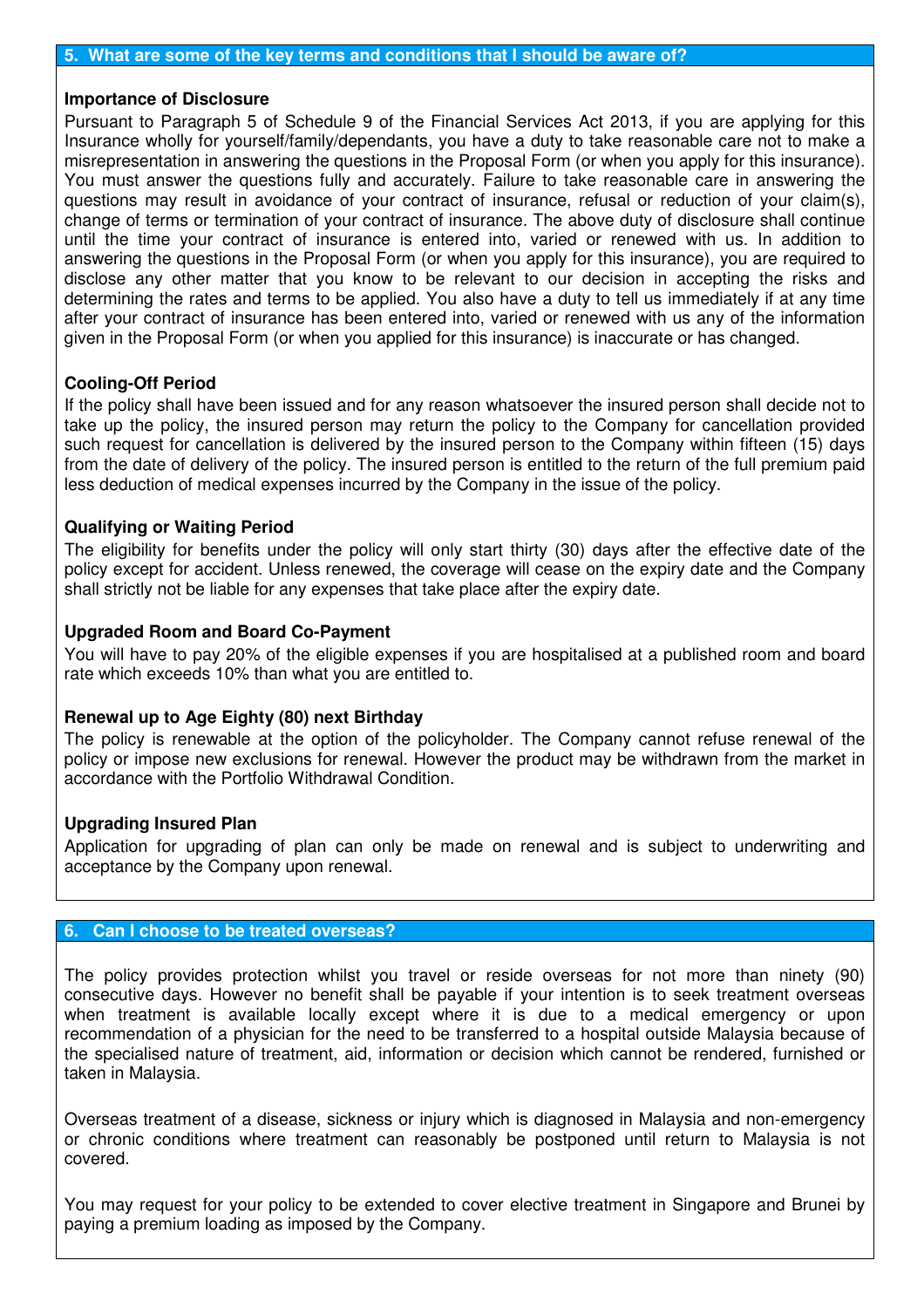Pre-existing illness shall mean disabilities that the insured person has reasonable knowledge of. A policy owner may be considered to have reasonable knowledge of a pre-existing condition where the condition is one for which:

- (a) the insured person had received or is receiving treatment;
- (b) medical advice, diagnosis, care or treatment has been recommended;
- (c) clear and distinct symptoms are or were evident; or
- (d) its existence would have been apparent to a reasonable person in the circumstances.

Any medical or physical conditions arising within the first thirty (30) days of the insured person's cover or date of reinstatement whichever is latest except for accidental injuries.

Care or treatment for which payment is not required or to the extent which is payable by any other insurance or indemnity covering the insured and disabilities arising out of duties of employment or profession that is covered under a Workman's Compensation Insurance Contract.

Plastic/Cosmetic surgery, circumcision, eye examination, glasses and refraction or surgical correction of nearsightedness (Radial Keratotomy or Lasik) and the use or acquisition of external prosthetic appliances or devices such as artificial limbs, hearing aids, implanted pacemakers and prescriptions thereof.

Dental conditions including dental treatment or oral surgery except as necessitated by accidental injuries to sound natural teeth occurring wholly during the period of insurance.

Private nursing, rest cures or sanitaria care, illegal drugs, intoxication, sterilization, venereal disease and its sequelae, AIDS (Acquired Immune Deficiency Syndrome) or ARC (AIDS Related Complex) and HIV related diseases and any communicable diseases requiring quarantine by law.

Any treatment or surgical operation for congenital abnormalities or deformities including hereditary conditions.

Pregnancy, child birth (including surgical delivery), miscarriage, abortion and prenatal or postnatal care and surgical, mechanical or chemical contraceptive methods of birth control or treatment pertaining to infertility. Erectile dysfunction and tests or treatment related to impotence or sterilization.

Psychotic, mental or nervous disorders (including any neuroses and their physiological or psychosomatic manifestations).

Hospitalisation primarily for investigatory purposes, diagnosis, X-ray examination, general physical or medical examinations, not incidental to treatment or diagnosis of a covered disability or any treatment which is not medically necessary and any preventive treatments, preventive medicines or examinations carried out by a physician, and treatments specifically for weight reduction or gain.

Costs/expenses of services of a non-medical nature, such as television, telephones, telex services, radios or similar facilities, admission kit/pack and other ineligible non-medical items.

Sickness or injury arising from racing of any kind (except foot racing), hazardous sports such as but not limited to skydiving, water skiing, underwater activities requiring breathing apparatus, winter sports, professional sports and illegal activities.

Suicide, attempted suicide or intentionally self-inflicted injury while sane or insane.

Private flying other than as a fare-paying passenger in any commercial scheduled airlines licensed to carry passengers over established routes.

War or any act of war, declared or undeclared, criminal or terrorist activities, active duty in any armed forces, direct participation in strikes, riots and civil commotion or insurrection.

Ionising radiation or contamination by radioactivity from any nuclear fuel or nuclear waste from process of nuclear fission or from any nuclear weapons material.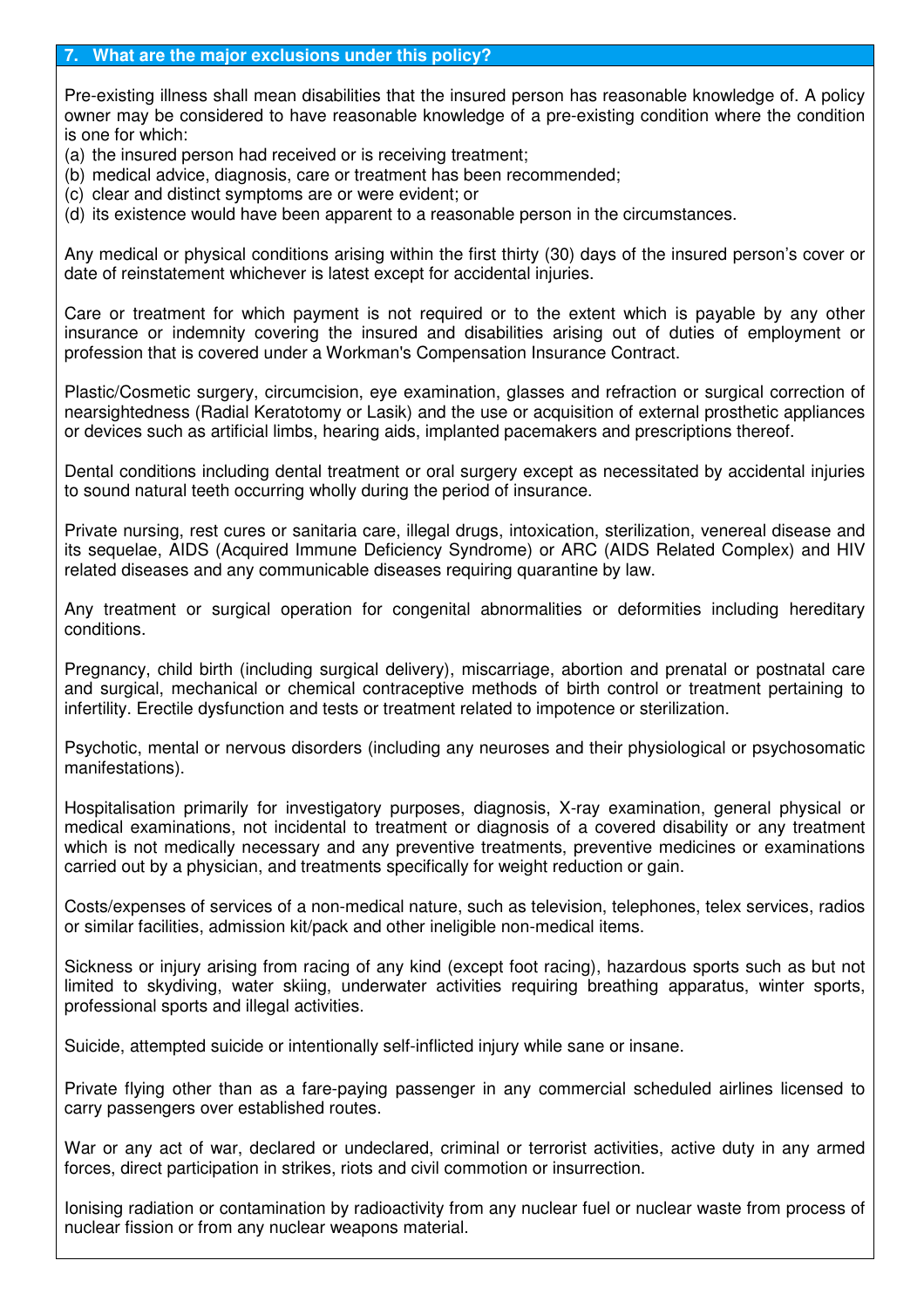Expenses incurred for donation of any body organ by an insured person and costs of acquisition of the organ including all costs incurred by the donor during organ transplant and its complications.

Expenses incurred for sex change.

Investigation and treatment of sleep and snoring disorders, hormone replacement therapy and alternative therapy such as treatment, medical service or supplies, including but not limited to chiropractic services, acupuncture, acupressure, reflexology, bone-setting, herbalist treatment, massage or aromatherapy or other alternative treatment.

**This list is non-exhaustive. Please refer to the policy contract for the full list of exclusions under this policy.** 

#### **8. Can I cancel my policy?**

You may cancel your policy by giving a written notice to the Company. Upon cancellation, you are entitled to a certain amount of refund of the premium provided that you have not made a claim on the policy.

#### **Annual Premium Payment Mode**

| Period                  | <b>Refund of Annual Premium</b>  |
|-------------------------|----------------------------------|
| Not exceeding 15 days   | 90% (applicable to renewal only) |
| Not exceeding 1 month   | 80%                              |
| Not exceeding 2 months  | 70%                              |
| Not exceeding 3 months  | 60%                              |
| Not exceeding 4 months  | 50%                              |
| Not exceeding 5 months  | 40%                              |
| Not exceeding 6 months  | 30%                              |
| Not exceeding 7 months  | 25%                              |
| Not exceeding 8 months  | 20%                              |
| Not exceeding 9 months  | 15%                              |
| Not exceeding 10 months | 10%                              |
| Not exceeding 11 months | 5%                               |
| Exceeding 11 months     | No refund of Premium             |

#### **Semi-Annual Premium Payment Mode**

| Period                                | Annualised Payment Period (month) | <b>Refund of Modal Premium</b> |  |  |  |  |
|---------------------------------------|-----------------------------------|--------------------------------|--|--|--|--|
| Not exceeding 15 days                 |                                   | 80%                            |  |  |  |  |
| Not exceeding 1 month                 | 2                                 | 70%                            |  |  |  |  |
| Not exceeding 2 months                | 4                                 | 50%                            |  |  |  |  |
| Not exceeding 3 months                | 6                                 | 30%                            |  |  |  |  |
| Not exceeding 4 months                | 8                                 | 20%                            |  |  |  |  |
| Not exceeding 5 months                | 10                                | 10%                            |  |  |  |  |
| Not exceeding 6 months                | 12                                | No refund of Premium           |  |  |  |  |
| <b>Quarterly Premium Payment Mode</b> |                                   |                                |  |  |  |  |
| Period                                | Annualised Payment Period (month) | <b>Refund of Modal Premium</b> |  |  |  |  |
| Not exceeding 15 days                 | 2                                 | 70%                            |  |  |  |  |
| Not exceeding 1 month                 | 4                                 | 50%                            |  |  |  |  |
| Not exceeding 2 months                | 8                                 | 20%                            |  |  |  |  |
| Not exceeding 3 months                | 12                                | No refund of Premium           |  |  |  |  |

There is no refund of premium under the monthly contribution payment mode.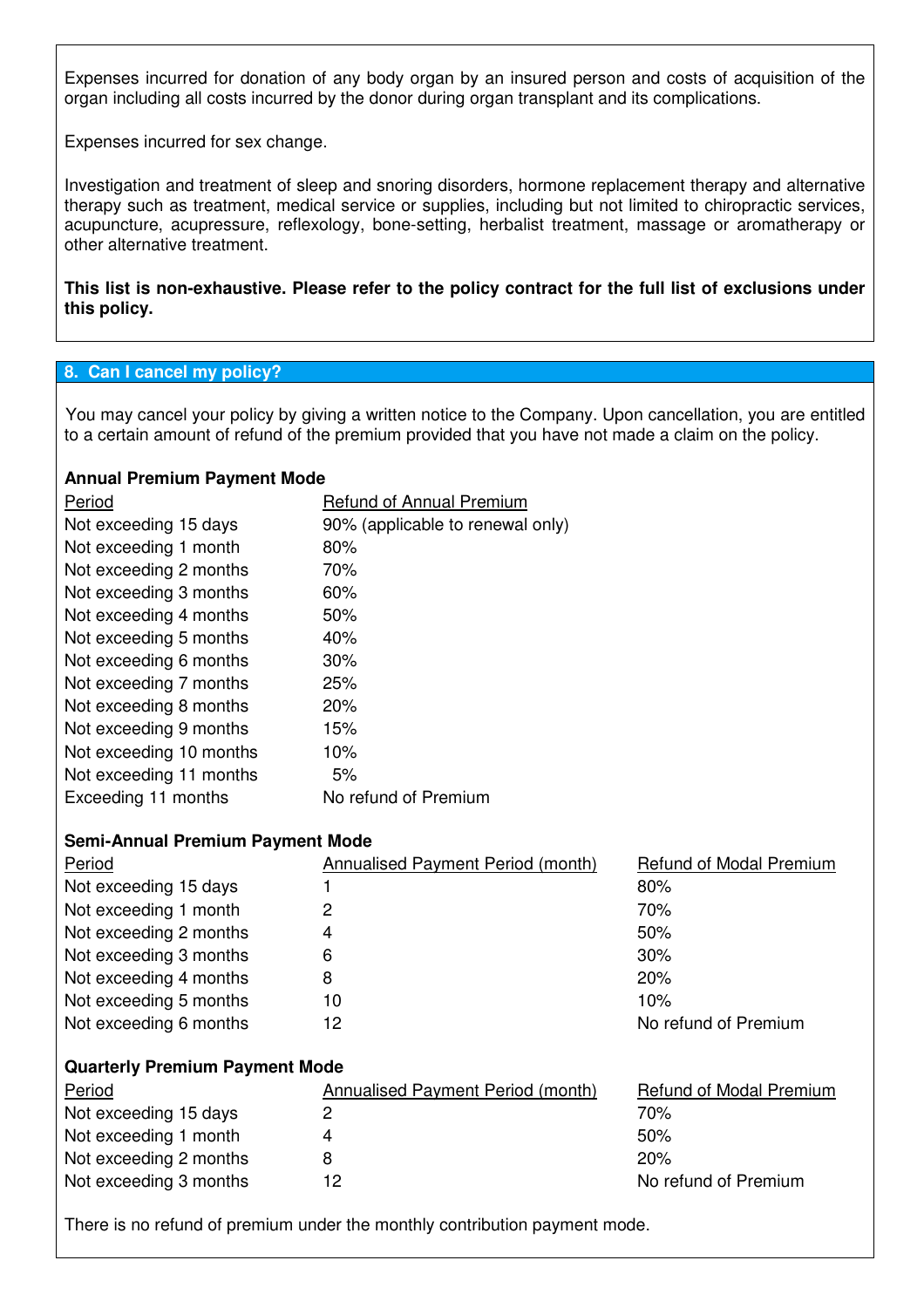#### **9. How do I make a claim?**

There are 2 claim methods:

1. For admission to Company's panel of hospitals

The insured person is issued with a Hospital Admission Assist card to facilitate hospital admission. For hospital admission assistance, just call the 24-hour alarm centre telephone number 03-7628 3992 or 03-7965 3992.

- 2. For admission to non-panel hospitals Pay first and file your claim with the Company by submitting the following supporting claim documents:
	- i. completed claim form
	- ii. original medical report
	- iii. original hospital invoices or medical bills
	- iv. original official receipts
	- v. referral letter from the general practitioner, if any
	- vi. any other evidence or claim documents
	- vii. e-Payment Authorisation Form

#### **10. What do I need to do if there are changes in my contact or personal details?**

It is important that you inform the Company of any changes in your contact or personal details to ensure that all correspondences reach you in a timely manner.

#### **11. What other types of Medical and Health Insurance cover are available from The Pacific Insurance Berhad?**

Other types of medical insurance covers are available which include but is not limited to:

(a) Pacific Medi-Care

(b) Pacific Medi-Major

- (c) Pacific Medi-Major Plus
- (d) Pacific Medi-Help

#### **12. Where can I get further information?**

Should you require additional information about medical and health insurance, please refer to the insuranceinfo booklet on 'Medical & Health Insurance', available at any of the Company's branches or visit www.insuranceinfo.com.my. If you have any other enquiries, please contact:

The Pacific Insurance Bhd 40-01, Q Sentral, 2A Jalan Stesen Sentral 2, Kuala Lumpur Sentral, 50470 Kuala Lumpur, Malaysia. (P.O. Box 12490, 50780 Kuala Lumpur, Malaysia.) Tel: +603-2633 8999 Fax: +603-2633 8998 Toll-Free Line: 1-800-88-1629 Email: customerservice@pacificinsurance.com.my Website: www.pacificinsurance.com.my

#### **IMPORTANT NOTE:**

**YOU SHOULD SATISFY YOURSELF THAT THIS POLICY WILL BEST SERVE YOUR NEEDS AND THAT THE PREMIUM PAYABLE UNDER THE POLICY IS AN AMOUNT THAT YOU CAN AFFORD. YOU SHOULD READ AND UNDERSTAND THE INSURANCE POLICY AND DISCUSS WITH THE INSURANCE AGENT OR CONTACT THE PACIFIC INSURANCE BERHAD DIRECTLY FOR MORE INFORMATION.** 

**The information provided in this disclosure sheet is valid as at 1 January 2016. In the event of inconsistencies between the English and Bahasa Malaysia versions, the English version shall prevail.**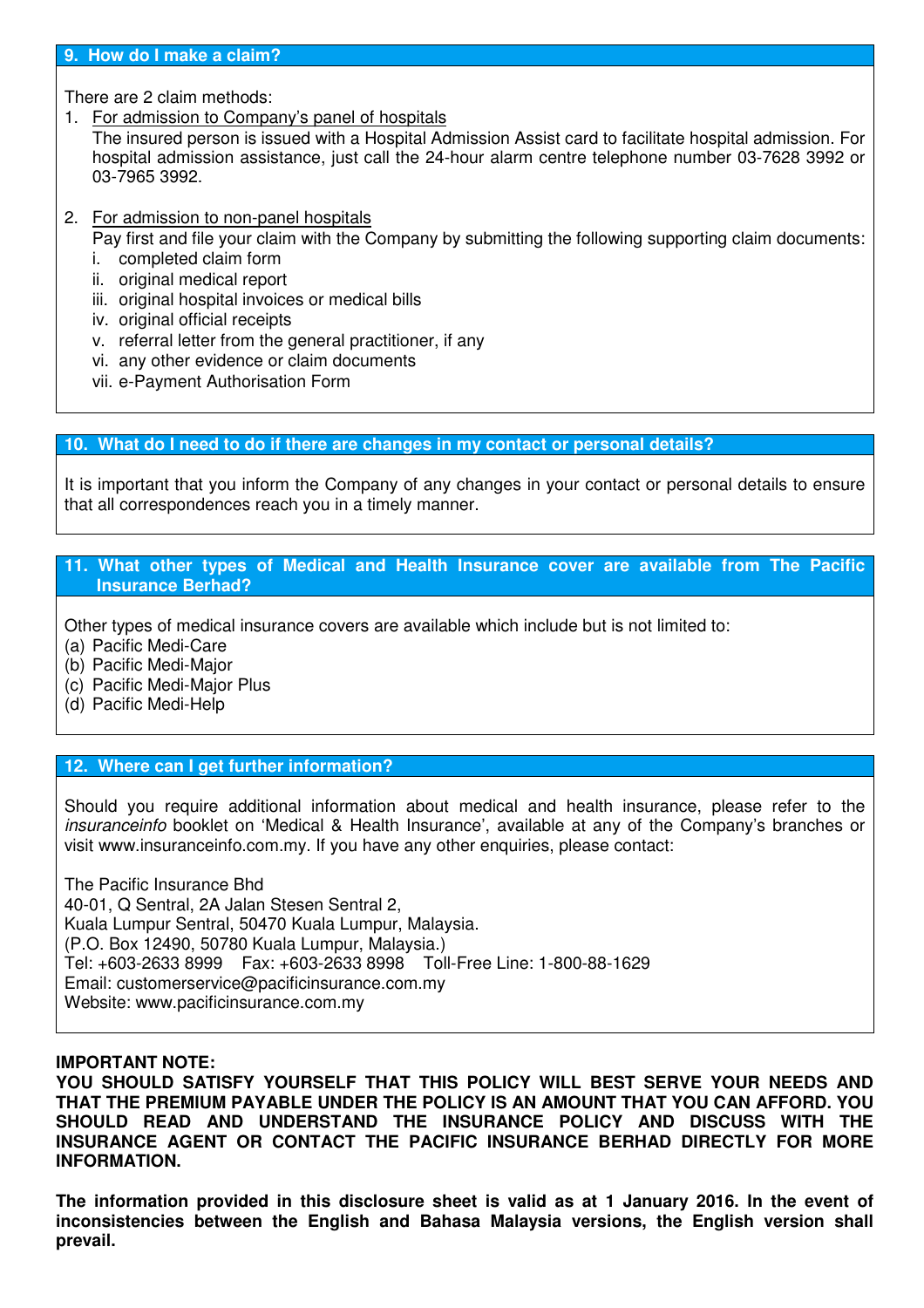### **KOS RAWATAN HOSPITAL & PEMBEDAHAN YANG MAMPU ANDA BAYAR**

Walaupun kejadian sakit teruk dan penyakit yang mengancam nyawa semakin meningkat namun kebanyakan dari kita masih lagi berfikir bahawa: "lanya tidak akan berlaku kepada saya". Walaupun seseorang itu tidak pernah mengidapi penyakit teruk dan mengamalkan gaya hidup yang sihat, ia tidak menjamin mereka akan sentiasa sihat. Pemikiran yang sebegini menjadikan ramai di antara kita tidak bersedia dalam menghadapi sebarang kemungkinan. Bil hospital yang semakin meningkat adalah satu fakta yang diketahui ramai masa kini. Pembedahan kecil kadang kala memerlukan sehingga puluhan ribu ringgit. Jika anda tidak bersedia, kos ini akan menyebabkan anda berhutang. Tidak seorang pun yang perlu menghadapi keadaan ini.

### **PEMULIHAN ADALAH PENTING**

Dengan **PACIFIC Medi-Pac**, anda tidak perlu risau akan kos rawatan hospital dan hanya perlu memberi tumpuan sepenuhnya untuk pulih. Dari hanya RM1.30 sehari anda boleh memperolehi insurans kesihatan berpatutan dan komprehensif dan yang memberikan anda lebih banyak faedah dan had perlindungan yang lebih tinggi.

### **KELEBIHAN**

- **Perlindungan Komprehensif PACIFIC Medi-Pac** ("polisi") ini memberi rawatan yang diperlukan yang akan dibayar mengikut caj yang berpatutan dan diterima umum di lokasi di mana anda menerima rawatan.
- **Pembaharuan sehingga Umur Lapan Puluh (80) pada Harijadi berikutnya**  Polisi diperbaharui di atas keputusan pemegang polisi. The Pacific Insurance ("Syarikat") tidak boleh menolak pembaharuan polisi dan tidak boleh menambah kepada pengecualian di dalam polisi pada masa pembaharuan. Akan tetapi, polisi ini boleh ditarik balik dari pemasaran mengikut Syarat Penarikan Balik Portfolio.
- **Pengiraan Premium secara Berkelompok** Premium insurans tidak dijamin. Akan tetapi, kenaikan harga premium adalah secara berkelompok dan perlu diluluskan oleh Bank Negara Malaysia. Ini bermaksud mereka yang telah membuat tuntutan ke atas polisi tidak akan dikenakan premium yang lebih daripada mereka yang lain.
- **Tiada Had Tuntutan Setiap Hilang Upaya** Selain daripada Had Tahunan Keseluruhan dan Had Jangka Hayat, tiada had lain yang dikenakan ke atas jumlah tuntutan untuk setiap hilang upaya.
- **Taraf Premium Unisex** Premium insurans dikira mengikut umur dan tidak ada perbezaan diantara premium untuk lelaki dan wanita.
- **Kad Bantuan Kemasukan Hospital** bagi panel hospital yang diluluskan untuk kemudahan tuntutan.

#### **PENAMBAHBAIKAN**

- Had Seumur Hidup telah dinaikkan kepada lima (5) kali Had Tahunan Keseluruhan.
- Lawatan Pakar Perubatan Dalam Hospital telah dinaikkan dari satu (1) lawatan kepada dua (2) lawatan sehari.
- Manfaat Rawatan Kecemasan untuk Penyakit dengan had RM100 setiap hilang upaya telah diperluaskan di bawah polisi ini.
- Bayaran Laporan Perubatan telah dinaikkan daripada RM50 kepada RM100.
- Rundingan Pakar Pra-Hospital telah dinaikkan daripada tiga puluh satu (31) hari kepada enam puluh (60) hari.
- Ujian Diagnostik Pra-Hospital telah dinaikkan daripada tiga puluh satu (31) hari kepada enam puluh (60) hari.
- Rundingan dan Diagnosis Pra-Pembedahan telah dinaikkan daripada tiga puluh satu (31) hari kepada enam puluh (60) hari.
- Elaun Tunai Harian di Hospital Kerajaan telah dinaikkan daripada RM100 kepada RM200.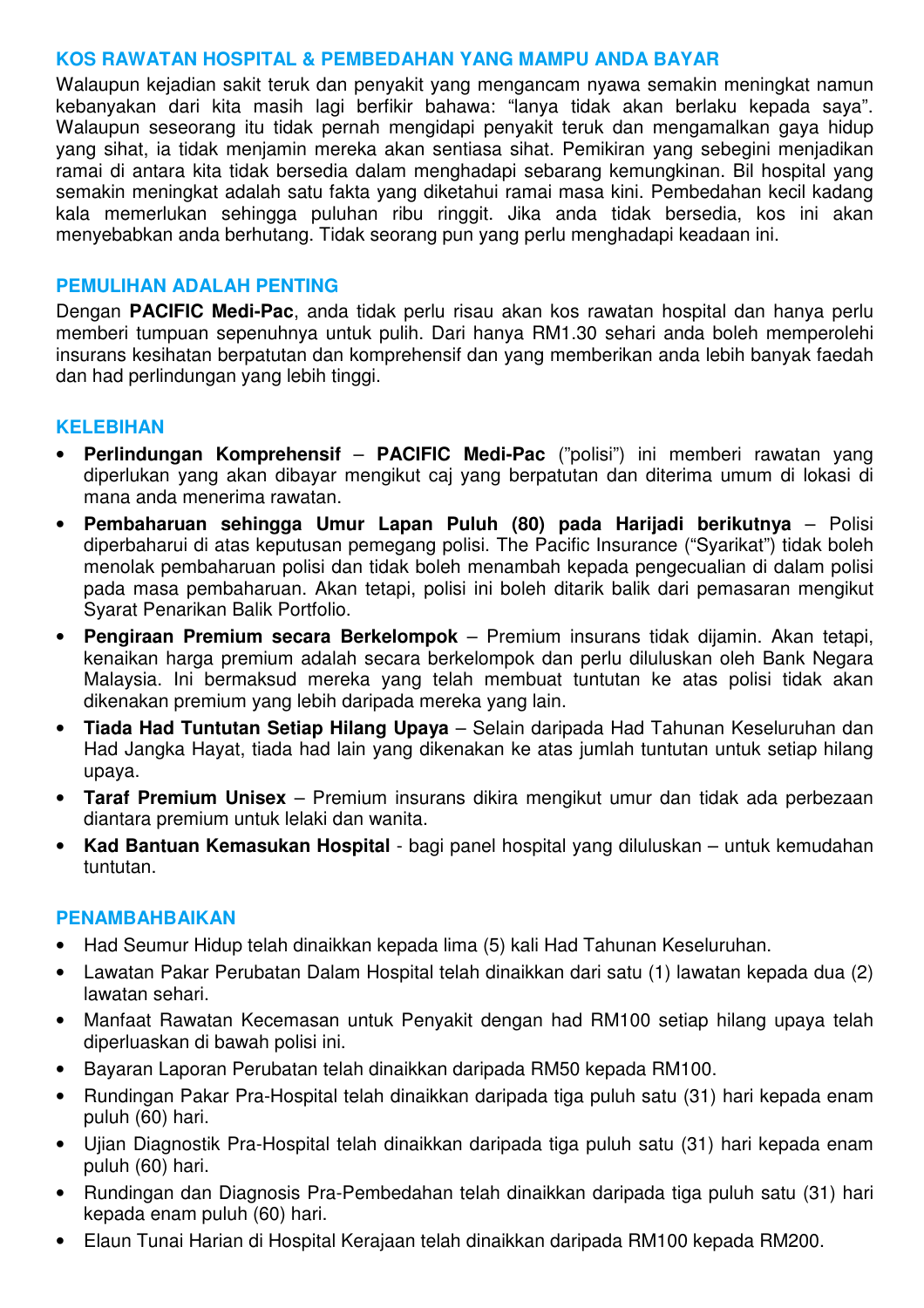- Rawatan Perubatan Tradisional telah dinaikkan daripada RM200 kepada RM400.
- Rawatan Pesakit Luar Bagi Kemalangan Dan Kecemasan telah dinaikkan daripada tiga puluh satu (31) hari kepada enam puluh (60) hari.
- Rawatan Kecemasan Pergigian telah dinaikkan daripada tiga puluh satu (31) hari kepada enam puluh (60) hari.
- Co-Pembayaran dikecualikan jika bilik hospital dan makan tidak melebihi 10% daripada manfaat yang layak.
- Surat Rujukan daripada Doktor telah dikecualikan untuk manfaat Rundingan Pakar Pra-Hospital.
- Surat Rujukan daripada Doktor telah dikecualikan untuk manfaat Ujian Diagnostik Pra-Hospital.
- Surat Rujukan daripada Doktor telah dikecualikan untuk manfaat Rundingan dan Diagnosis Pra-Pembedahan.

#### **PILIHAN PELAN**

**PACIFIC Medi-Pac** menawarkan lima (5) pelan komprehensif pada kos yang berpatutan.

#### **BAYARAN PREMIUM**

Bayaran premium berdasarkan umur pada harijadi yang akan datang dan dibayar setiap tahun pada kadar yang ditentukan semasa pembaharuan. Premium yang diterbitkan di dalam Risalah adalah untuk orang yang sihat sahaja dan premium tambahan mungkin dikenakan kepada orang yang kurang sihat. Kadar premium tahunan adalah tidak dijamin dan tertakluk kepada perubahan.

#### **PERMOHONAN YANG MUDAH**

Permohonan adalah sangat mudah. Sesiapa yang berumur di antara sembilan belas (19) tahun hingga enam puluh lima (65) tahun layak memohon **PACIFIC Medi-Pac**. Polisi ini boleh dilanjutkan kepada anak-anak tanggungan anda yang berumur dari tiga puluh (30) hari hingga sembilan belas (19) tahun [sehingga umur dua puluh tiga (23) tahun jika pelajar sepenuh masa].

#### **PERKARA YANG TIDAK DILINDUNGI**

Polisi tidak melindungi hilang upaya yang sedia ada dan lain-lain pengecualian yang dinyatakan di dalam polisi. Rawatan perubatan yang diterima oleh orang yang diinsuranskan di luar Malaysia tidak dilindungi sekiranya orang yang diinsuranskan tinggal atau membuat perjalanan di luar Malaysia lebih daripada sembilan puluh (90) hari berturut-turut sebelum rawatan di luar negara.

#### **TEMPOH BERTENANG**

Jika polisi ini telah dikeluarkan dan atas apa-apa alasan, orang yang diinsuranskan membuat keputusan untuk tidak mengambil polisi itu, orang yang diinsuranskan itu boleh mengembalikan polisi itu kepada Syarikat untuk pembatalan dengan syarat permohonan untuk pembatalan diserahkan oleh orang yang diinsuranskan kepada Syarikat dalam tempoh lima belas (15) hari dari tarikh penyerahan polisi. Orang yang diinsuranskan itu layak menerima pulangan penuh premium yang telah dibayar tolak belanja perubatan yang ditanggung oleh Syarikat untuk mengeluarkan polisi tersebut.

#### **IMPLIKASI MENUKAR POLISI**

Salah satu keburukan adalah jika status kesihatan anda kurang baik kepada penginsurans baru, terma dan pengecualian baru mungkin akan dikenakan oleh penginsurans baru. Anda akan dikehendaki untuk melalui tempoh tangguh yang ditetapkan sebelum anda boleh membuat sebarang tuntutan.

**Risalah ini bukan kontrak insurans. Maklumat lanjut mengenai perlindungan terdapat di dalam polisi. Sila rujuk Risalah Pemberitahuan Produk untuk maklumat lanjut mengenai Syarat-syarat Pengeluaran dan Pengecualian Utama.**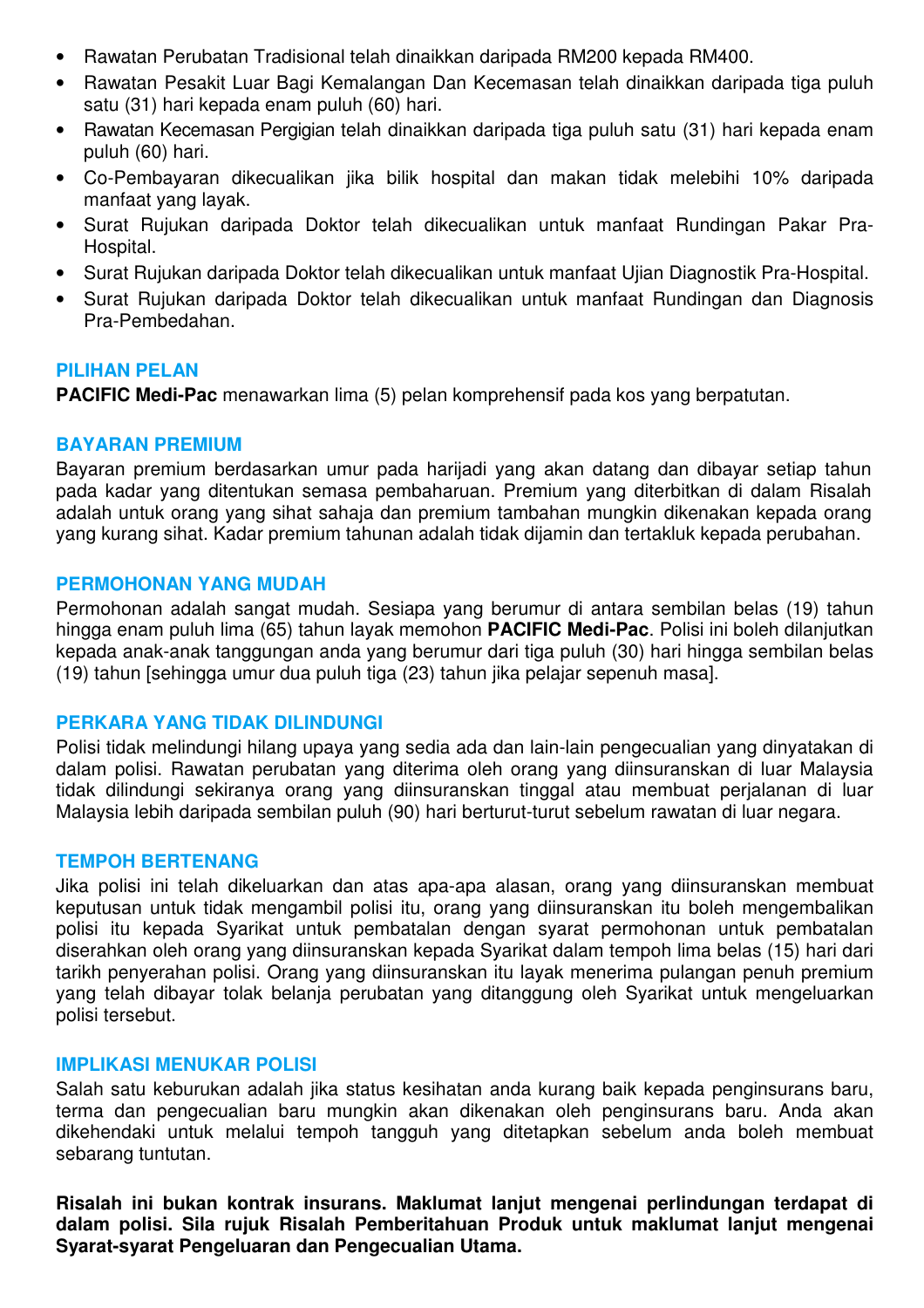## **RISALAH PEMBERITAHUAN PRODUK**

Sila baca Risalah Pemberitahuan Produk ini sebelum anda membuat keputusan mengambil produk berikut. Pastikan anda membaca terma dan syarat-syarat am polisi.

#### **1. Apakah tentang produk ini?**

Polisi komprehensif ini menyediakan pembayaran balik belanja yang dikenakan bagi penghospitalan dan pembedahan disebabkan oleh penyakit dan kemalangan.

#### **2. Apakah perlindungan atau manfaat yang diberikan?**

Tempoh perlindungan adalah untuk satu tahun. Setelah permohonan anda diterima, The Pacific Insurance Berhad ("Syarikat") tidak akan mengubah terma dan syarat-syarat semasa pembaharuan berikutnya. Anda mempunyai pilihan untuk memperbaharui polisi ini tertakluk kepada terma dan syarat-syarat polisi.

|     | <b>JADUAL MANFAAT (Ringgit Malaysia)</b>                                                                                          |                   |                                              |                    |                   |                    |
|-----|-----------------------------------------------------------------------------------------------------------------------------------|-------------------|----------------------------------------------|--------------------|-------------------|--------------------|
|     | <b>SEKSYEN A</b>                                                                                                                  | <b>PELAN</b><br>A | <b>PELAN</b><br>B                            | <b>PELAN</b><br>C  | <b>PELAN</b><br>D | <b>PELAN</b><br>Е. |
| -1. | maksimum<br><b>Bilik</b><br>Hospital<br>dan<br>Makan,<br>harian<br>sehingga 365 hari                                              | 450               | 300                                          | 220                | 150               | 100                |
| 2.  | Unit Rawatan Rapi, maksimum harian sehingga 30 hari                                                                               |                   |                                              |                    |                   |                    |
| 3.  | Bekalan dan Khidmat Hospital                                                                                                      |                   |                                              |                    |                   |                    |
| 4.  | Bayaran Pembedahan, termasuk penjagaan selepas<br>pembedahan sehingga 31 hari                                                     |                   |                                              |                    |                   |                    |
| 5.  | Bayaran Pakar Bius                                                                                                                |                   |                                              |                    |                   |                    |
| 6.  | <b>Bilik Bedah</b>                                                                                                                |                   |                                              |                    |                   |                    |
| 7.  | Rundingan Pakar Pra-Hospital, dalam masa 60 hari<br>sebelum kemasukan                                                             |                   |                                              |                    |                   |                    |
| 8.  | Ujian Diagnostik Pra-Hospital, dalam masa 60 hari<br>sebelum kemasukan                                                            |                   |                                              | Seperti Yang Dicaj |                   |                    |
| 9.  | Rundingan and Diagnosis Pra-Pembedahan, dalam<br>masa 60 hari sebelum kemasukan                                                   |                   | (tertakluk kepada bayaran yang munasabah dan | biasa diamalkan)   |                   |                    |
| 10. | Pakar<br>Perubatan<br>Dalam<br>Hospital,<br>Lawatan<br>maksimum harian sehingga 120 hari                                          |                   |                                              |                    |                   |                    |
| 11. | Rawatan Selepas Penghospitalan, dalam masa 60<br>hari selepas tarikh keluar hospital                                              |                   |                                              |                    |                   |                    |
| 12. | Bayaran Ambulans                                                                                                                  |                   |                                              |                    |                   |                    |
|     | Rawatan Pesakit Luar Bagi Kemalangan<br>Dan<br>13. Kecemasan, bagi setiap kemalangan termasuk<br>rawatan susulan sehingga 60 hari |                   |                                              |                    |                   |                    |
| 14. | Kecemasan<br>Pergigian,<br>bagi<br>Rawatan<br>setiap<br>kemalangan termasuk rawatan susulan sehingga 60 hari                      |                   |                                              |                    |                   |                    |
|     | 15. Rawatan Perubatan Tradisional                                                                                                 | 400               | 400                                          | 400                | 400               | 400                |
| 16. | Elaun Tunai Harian Di Hospital Kerajaan, maksimum<br>sehingga 60 hari                                                             | 200               | 200                                          | 200                | 200               | 200                |
| 17. | Penjagaan Di Rumah, maksimum harian sehingga<br>60 hari                                                                           | 200               | 175                                          | 150                | 125               | 100                |
| 18. | Belanja Orang Tumpangan (maksimum setiap hilang<br>upaya)                                                                         | 400               | 300                                          | 250                | 200               | 150                |
|     | 19. Bayaran Laporan Perubatan, setiap hilang upaya                                                                                | 100               | 100                                          | 100                | 100               | 100                |
|     | 20. Cukai Barang dan Perkhidmatan                                                                                                 |                   |                                              | Diinsuranskan      |                   |                    |
| 21. | Rawatan Kecemasan untuk Penyakit, setiap hilang upaya                                                                             | 100               | 100                                          | 100                | 100               | 100                |
|     | Had Tahunan Keseluruhan bagi Seksyen A                                                                                            | 100,000           | 80,000                                       | 60,000             | 40,000            | 30,000             |
|     | SEKSYEN B (tambahan kepada Had Tahunan Keseluruhan)                                                                               |                   |                                              |                    |                   |                    |
| 1.  | Transplan Organ, setiap hilang upaya                                                                                              | 30,000            | 30,000                                       | 30,000             | 30,000            | 30,000             |
| 2.  | Rawatan Kanser Pesakit Luar, setahun                                                                                              | 60,000            | 50,000                                       | 40,000             | 30,000            | 20,000             |
| 3.  | Dialisis Buah Pinggang Pesakit Luar,<br>Rawatan<br>setahun                                                                        | 30,000            | 25,000                                       | 20,000             | 15,000            | 10,000             |
|     | Had Seumur Hidup (Seksyen A and B)                                                                                                | 500,000           | 400,000                                      | 300,000            | 200,000           | 150,000            |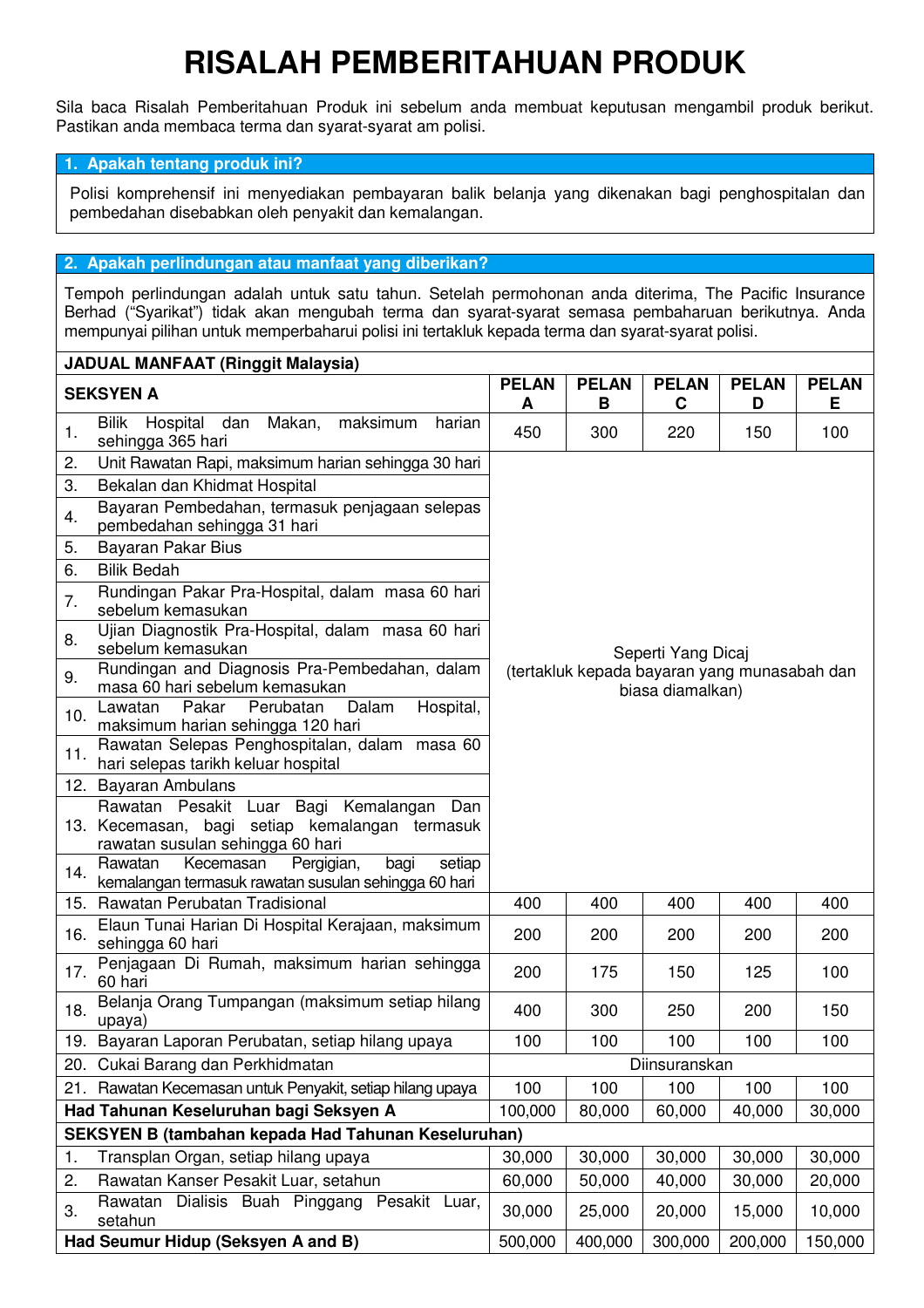Premium dibayar adalah berdasarkan umur pada ulang tahun berikutnya tetapi premium beban mungkin dikenakan bergantung kepada keperluan pengunderaitan Syarikat. Premium bagi risiko standard adalah seperti berikut:

### **JADUAL PREMIUM TAHUNAN (Ringgit Malaysia) TERMASUK CUKAI BARANG DAN PERKHIDMATAN (CBP)**

| Umur Pada Harijadi Berikut                                                                  | Pelan A   | Pelan B   | Pelan C  | <b>Pelan D</b> | <b>Pelan E</b> |  |
|---------------------------------------------------------------------------------------------|-----------|-----------|----------|----------------|----------------|--|
| 30 hari - 18 tahun                                                                          | 1,072.70  | 907.35    | 755.80   | 616.90         | 535.30         |  |
| 19 tahun - 25 tahun                                                                         | 931.75    | 790.75    | 661.45   | 542.70         | 473.80         |  |
| 26 tahun - 30 tahun                                                                         | 1,003.80  | 852.25    | 712.30   | 584.05         | 508.80         |  |
| 31 tahun - 35 tahun                                                                         | 1,221.10  | 1,034.55  | 863.90   | 707.00         | 615.85         |  |
| 36 tahun - 40 tahun                                                                         | 1,520.05  | 1,286.85  | 1,073.80 | 877.70         | 763.20         |  |
| 41 tahun - 45 tahun                                                                         | 1,850.75  | 1,565.60  | 1,305.90 | 1,066.35       | 926.45         |  |
| 46 tahun - 50 tahun                                                                         | 2,168.75  | 1,834.85  | 1,528.50 | 1,247.60       | 1,083.30       |  |
| 51 tahun - 55 tahun                                                                         | 3,009.35  | 2,544.00  | 2,117.90 | 1,726.75       | 1,496.70       |  |
| 56 tahun - 60 tahun                                                                         | 4,158.40  | 3,513.90  | 2,923.50 | 2,381.80       | 2,063.80       |  |
| 61 tahun - 65 tahun                                                                         | 5,660.40  | 4,780.60  | 3,976.05 | 3,237.25       | 2,803.70       |  |
| 66 tahun - 70 tahun (pembaharuan<br>sahaja)                                                 | 7,555.70  | 6,381.20  | 5,305.30 | 4,317.40       | 3,737.55       |  |
| 71 tahun - 75 tahun (pembaharuan<br>sahaja)                                                 | 9,887.70  | 8,348.55  | 6,938.75 | 5,645.55       | 4,886.60       |  |
| 76 tahun - 80 tahun (pembaharuan<br>sahaja)                                                 | 12,693.50 | 10,716.60 | 8,907.20 | 7,245.10       | 6,269.90       |  |
| The control of the characteristic control of the characteristic<br>The contract Property of |           |           |          |                |                |  |

#### **Terma Pembayaran: Tunai Sebelum Lindung**

Premium pembaharuan tidak dijamin dan Syarikat berhak menyemak semula kadar premium pada masa pembaharuan itu. Perubahan tersebut, jika ada, akan terpakai kepada semua pemegang polisi tanpa mengambil kira pengalaman tuntutan mereka sesuai dengan penilaian risiko Syarikat.

#### **JADUAL SEMAKAN PREMIUM**

Kadar premium yang terakhir disemak semula pada 1hb Januari 2011. Walau bagaimanapun, perkara ini tidak semestinya menggambarkan haluan akan datang untuk premium Pacific Medi-Pac. Sebarang pengubahan seterusnya akan berdasarkan kepada portfolio pengalaman keseluruhan tuntutan, dan akan menggambarkan haluan semasa sewaktu inflasi perubatan. Kenaikan premium perlu untuk memastikan premium adalah setara dengan kenaikan kos perubatan.

#### **Peratusan Kenaikan dalam Semakan Premium Di Antara 1hb Julai 2003 dan 1hb Januari 2011 bagi Umur dan Pelan Tertentu**

| <b>Umur</b> | Pelan<br>A | Pelan<br>B | Pelan<br>C | Pelan<br>D | Pelan<br>Е |
|-------------|------------|------------|------------|------------|------------|
| 30          | 18%        | 31%        | 41%        | 57%        | 55%        |
| 40          | 39%        | 56%        | 69%        | 93%        | 97%        |
| 50          | 12%        | 18%        | 38%        | 60%        | 62%        |
| 60          | 31%        | 48%        | 64%        | 90%        | 110%       |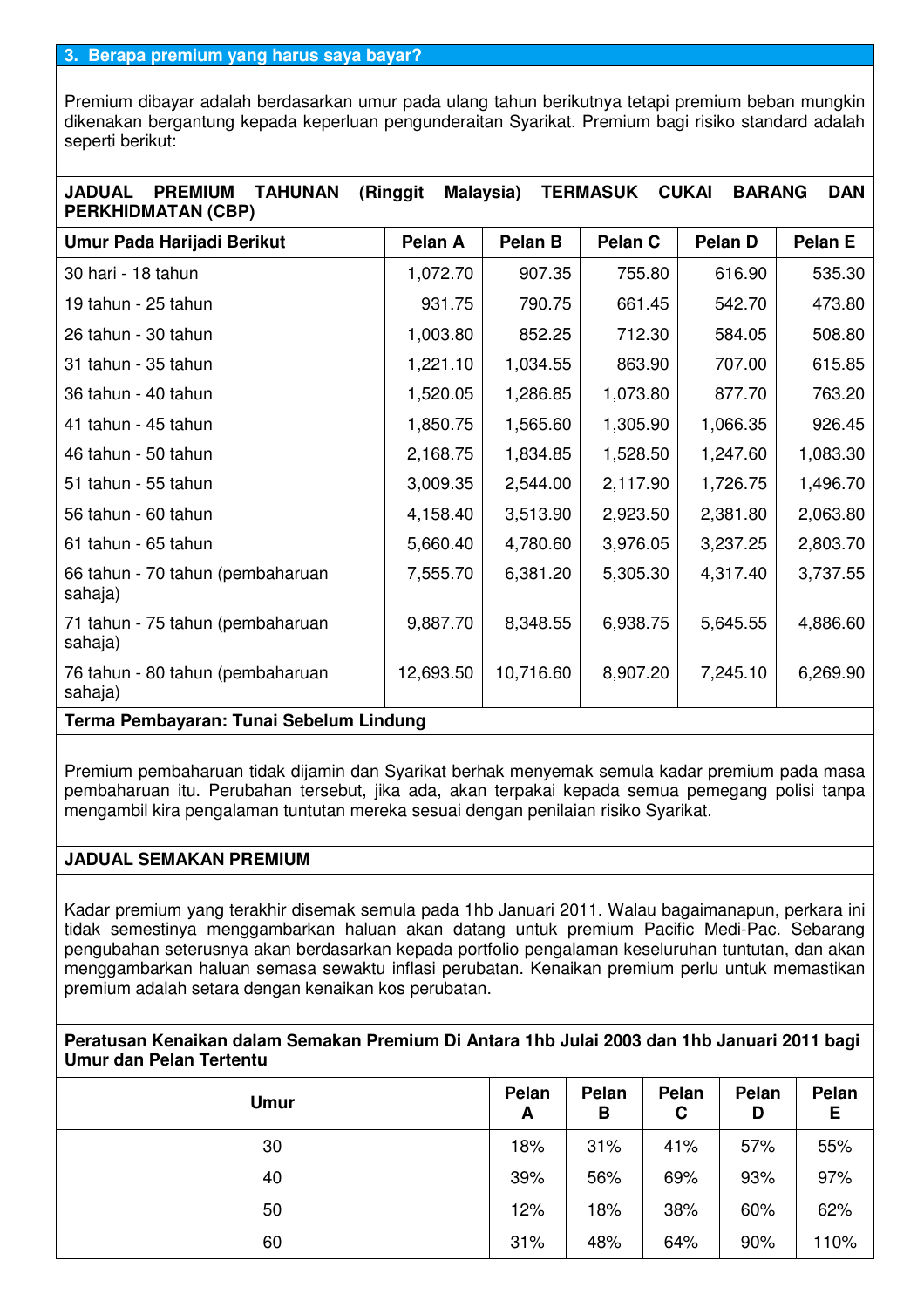| Komisen yang dibayar kepada agen (termasuk di dalam Premium   15% daripada Premium Kasar |                             |
|------------------------------------------------------------------------------------------|-----------------------------|
| Kasar)                                                                                   | RM10.00                     |
| Duti Setem                                                                               | RM13 bagi kanak-kanak, RM26 |
| Fi Pentadbiran Pihak Ketiga (termasuk didalam Premium Kasar)                             | bagi dewasa                 |

#### **5. Apakah diantara terma dan syarat-syarat penting yang patut saya ketahui?**

#### **Pentingnya Pendedahan**

Menurut Perenggan 5 daripada Jadual 9 Akta Perkhidmatan Kewangan 2013, jika anda memohon insurans ini sepenuhnya untuk diri sendiri/keluarga/tanggungan, anda mempunyai kewajipan untuk mengambil langkah yang munasabah untuk tidak salah nyata dalam menjawab soalan-soalan dalam Borang Cadangan (atau semasa memohon insurans ini). Anda dikehendaki menjawab soalan-soalan tersebut dengan lengkap dan tepat. Kegagalan untuk mengambil langkah yang munasabah dalam menjawab soalan-soalan, mungkin mengakibatkan pembatalan kontrak insurans anda, keengganan atau pengurangan gantirugi, perubahan terma atau penamatan kontrak insurans anda. Kewajipan pendedahan diatas hendaklah diteruskan sehingga kontrak insurans anda dimeterai, diubah atau diperbaharui dengan kami. Sebagai tambahan kepada soalan-soalan di dalam Borang Cadangan (atau semasa memohon insurans ini), anda dikehendaki untuk mendedahkan apa-apa perkara lain yang anda tahu akan mempengaruhi keputusan kami dalam menerima risiko dan menentukan kadar dan terma yang dikenakan. Anda juga mempunyai kewajipan untuk memberitahu kami dengan serta-merta jika pada bilabila masa selepas kontrak insurans anda ditandatangani, diubah atau diperbaharui dengan kami (atau semasa permohonan insurans ini), apa-apa maklumat yang dinyatakan dalam Borang Cadangan tidak tepat atau sudah berubah.

#### **Tempoh Bertenang**

Jika polisi ini telah dikeluarkan dan atas apa-apa alasan orang yang diinsuranskan membuat keputusan untuk tidak mengambil polisi itu, orang yang diinsuranskan itu boleh mengembalikan polisi itu kepada Syarikat untuk pembatalan dengan syarat permohonan untuk pembatalan diserahkan oleh orang yang diinsuranskan kepada Syarikat dalam tempoh lima belas (15) hari dari tarikh penyerahan polisi. Orang yang diinsuranskan itu layak menerima pulangan penuh premium yang telah dibayar tolak belanja perubatan yang ditanggung oleh Syarikat untuk mengeluarkan polisi tersebut.

#### **Tempoh Layak atau Tempoh Tangguh**

Kelayakan untuk manfaat dibawah polisi ini akan mula tiga puluh (30) hari selepas tarikh berkuatkuasa polisi, kecuali untuk kemalangan. Kecuali dibaharui, perlindungan ini akan tamat pada tarikh tamat tempoh dan Syarikat akan sangat tidak akan bertanggungjawab atas setiap perbelanjaan yang berlaku selepas tarikh tamat tempoh.

#### **Bayaran Bersama Bilik dan Makan Dinaikkan**

Anda akan perlu membayar 20% daripada kos yang layak jika anda dirawat di hospital dengan bilik dan makanan pada kadar yang diumumkan yang melebihi 10% daripada manfaat yang anda layak.

#### **Pembaharuan sehingga Umur Lapan Puluh (80) pada Harijadi berikutnya**

Polisi ini boleh diperbaharui mengikut pilihan pemegang polisi. Syarikat tidak boleh menolak pembaharuan polisi atau mengenakan pengecualian baru untuk pembaharuan. Namun, produk boleh ditarik balik dari pasaran menurut Syarat Penarikan Balik Portfolio.

#### **Pelan Perlindungan Ditingkatkan**

Permohonan untuk menaikkan ke pelan yang lebih tinggi hanya boleh dilakukan pada pembaharuan dan tertakluk kepada pengunderaitan dan penerimaan oleh Syarikat pada pembaharuan.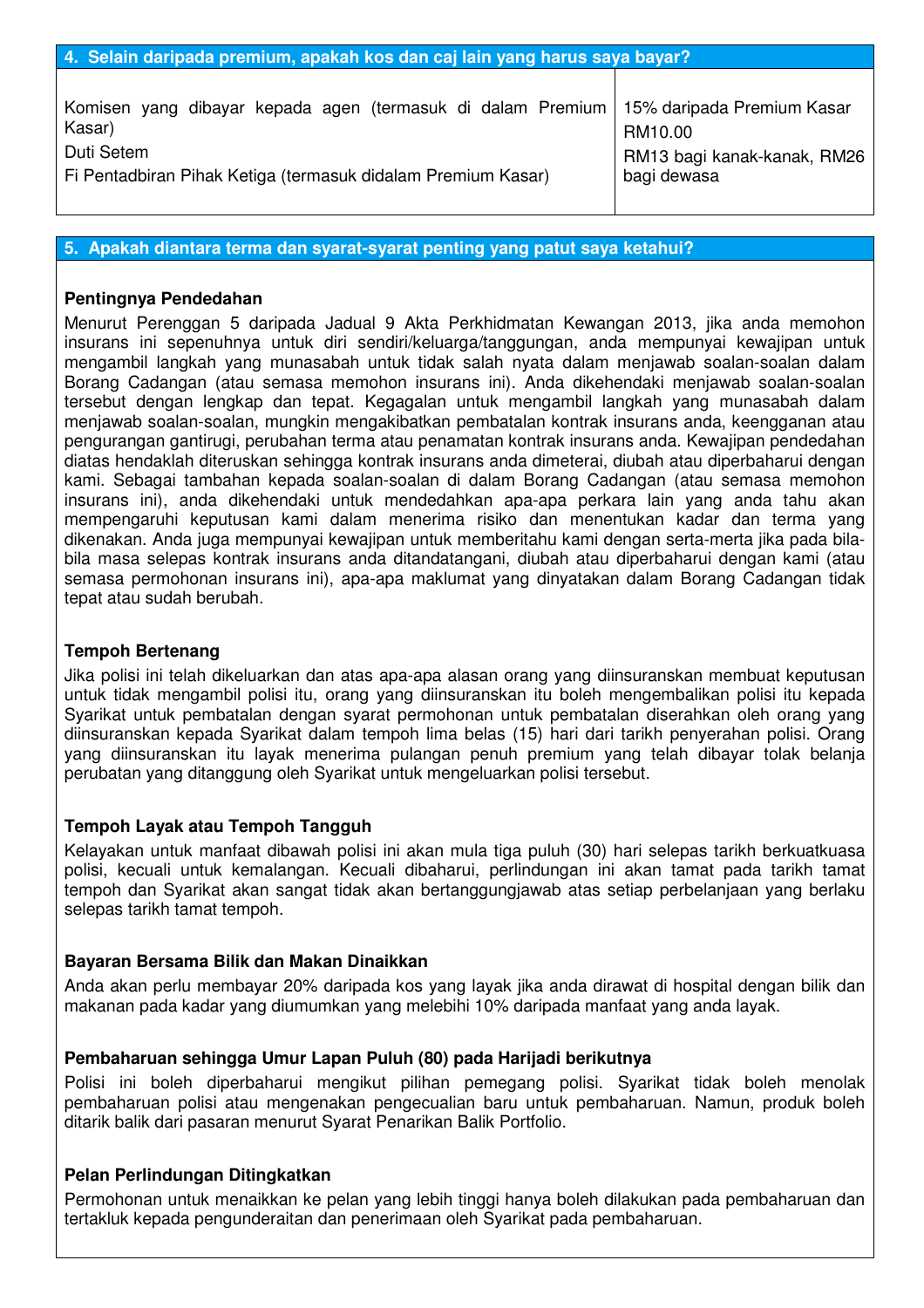#### **6. Bolehkan saya memilih untuk dirawat di luar negeri?**

Polisi ini memberi perlindungan semasa di dalam perjalanan atau semasa tinggal di luar negeri tidak melebihi sembilan puluh (90) hari berturut-turut. Namun tiada manfaat akan dibayar jika niat anda adalah untuk mencari rawatan di luar negeri sedangkan rawatan boleh diperolehi di tempatan kecuali di tempat itu kerana keadaan kecemasan perubatan atau atas cadangan daripada seorang pakar perubatan perlu dipindahkan ke hospital di luar Malaysia kerana sifat khas perubatan, bantuan, maklumat atau keputusan yang tidak dapat diberikan atau disediakan atau diambil di Malaysia.

Rawatan di luar negeri bagi sesuatu penyakit atau kecederaan yang didiagnosis di Malaysia dan keadaan bukan kecemasan atau kronik di mana rawatan boleh ditunda sampai kembali ke Malaysia tidak dilindungi.

Anda boleh memohon untuk memperluaskan polisi anda bagi merangkumi rawatan elektif di Singapura dan Brunei dengan membayar premium beban seperti yang dikenakan oleh Syarikat.

#### **7. Apakah pengecualian penting dibawah polisi ini?**

Penyakit sedia ada hendaklah bermaksud hilang upaya yang diketahui sewajarnya oleh orang yang diinsuranskan. Pemilik polisi dianggap mengetahui sewajarnya keadaan sedia ada itu apabila:

- (a) orang yang diinsuranskan telah atau sedang menerima rawatan;
- (b) nasihat perubatan, diagnosis, jagaan atau rawatan telah disyorkan;
- (c) gejala yang jelas dan tepat dapat atau telah dilihat dengan nyata; atau
- (d) kewujudannya dapat diperhatikan dengan jelas bagi orang yang mengalami keadaan itu.

Apa-apa keadaan perubatan atau fizikal yang berlaku dalam tempoh tiga puluh (30) hari pertama perlindungan atau tarikh pengembalian semula bagi orang yang diinsuranskan mengikut mana-mana yang terakhir kecuali untuk kecederaan akibat kemalangan.

Jagaan atau rawatan yang pembayarannya tidak dikehendaki atau setakat yang ia dibayar oleh manamana insurans lain atau tanggung rugi yang melindungi orang yang diinsuranskan dan hilang upaya yang timbul daripada tugas dalam pekerjaan atau kerjaya yang dilindungi di bawah Kontrak Insurans Pampasan Pekerja.

Pembedahan plastik/kosmetik, khatan, pemeriksaan mata, cermin mata dan pembetulan penglihatan dekat melalui pembiasan atau pembedahan (Keratotomi Radial atau Lasik) dan penggunaan atau pemerolehan perkakas atau alat prostetik seperti anggota tiruan, alat pendengaran, perentak yang diimplankan dan preskripsinya.

Penyakit pergigian termasuk rawatan pergigian atau pembedahan oral kecuali apabila diperlukan kerana kecederaan akibat kemalangan pada gigi asli yang sihat yang berlaku sepenuhnya dalam tempoh insurans.

Penjagaan peribadi, rehat pulih atau jagaan kebersihan, dadah yang tidak dibenarkan, intoksikasi, pensterilan, penyakit venereal dan sekuelanya, AIDS (Sindrom Kurang Daya Tahan Penyakit) atau ARC (Kompleks Berkaitan AIDS) dan penyakit berkaitan HIV dan apa-apa penyakit berjangkit yang memerlukan kuarantin oleh undang-undang.

Apa-apa rawatan atau operasi pembedahan untuk keabnormalan atau kecacatan kongenital termasuk penyakit keturunan.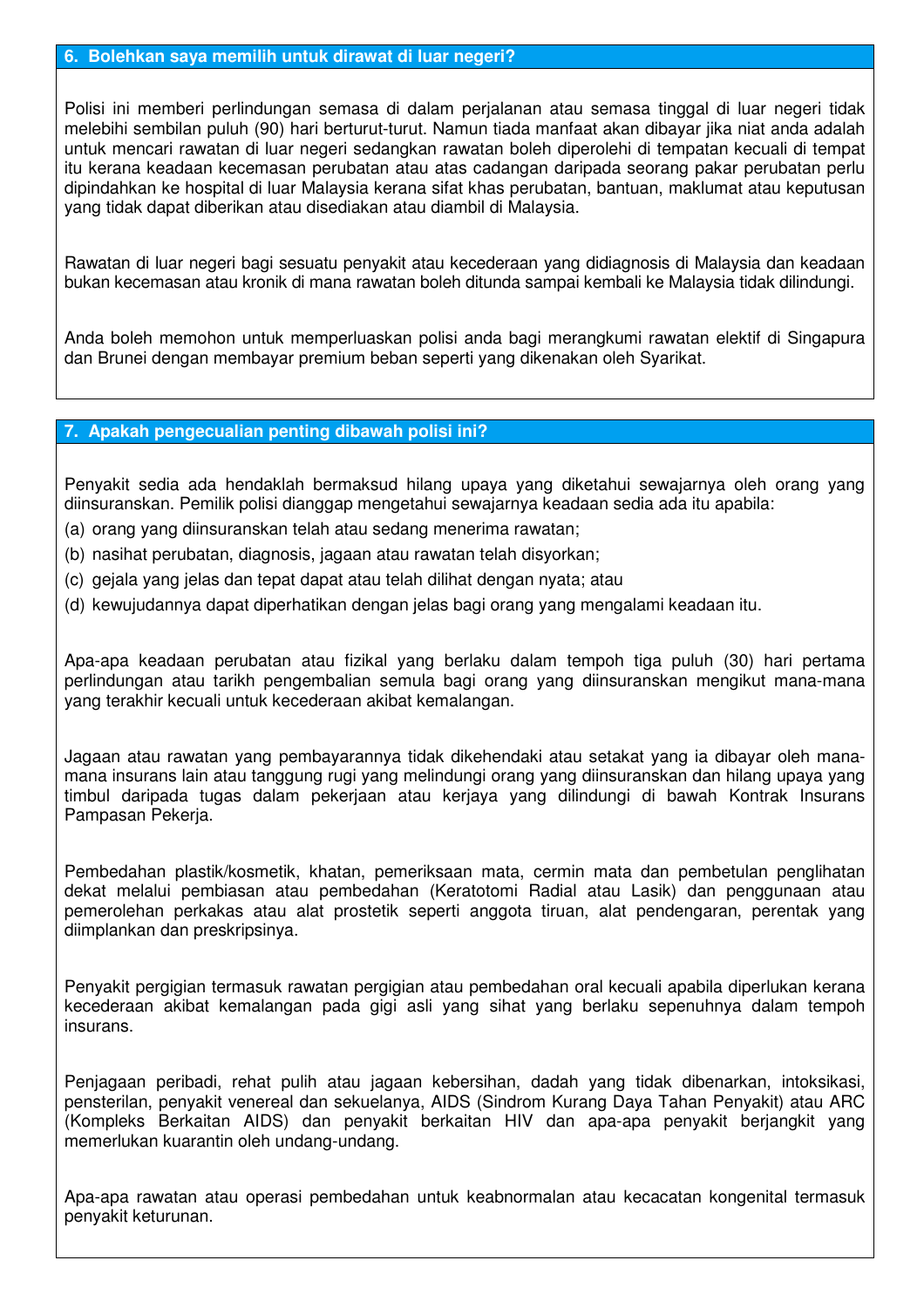Kehamilan, melahirkan anak (termasuk kelahiran secara pembedahan), keguguran, menggugurkan kandungan dan jagaan serta pembedahan pranatal atau postnatum, kaedah kawalan kelahiran kontraseptif mekanikal atau kimia atau rawatan berkaitan ketaksuburan, disfungsi erektil dan ujian atau rawatan berkaitan impoten atau pensterilan.

Psikotik, gangguan mental atau saraf (termasuk apa-apa neurosis dan manifestasi fisiologi atau psikosomatiknya).

Penghospitalan terutamanya untuk tujuan penyiasatan, diagnosis, pemeriksaan sinar-X, pemeriksaan fizikal atau perubatan am, tidak berkaitan dengan rawatan atau diagnosis hilang upaya yang dilindungi yang tidak perlu dari segi perubatan dan apa-apa rawatan pencegahan, ubat atau pemeriksaan pencegahan yang dijalankan oleh pakar perubatan, dan rawatan khusus untuk mengurangkan atau menaikkan berat badan.

Kos/belanja bagi khidmat yang bersifat bukan perubatan, seperti televisyen, telefon, khidmat teleks, radio atau kemudahan yang serupa, kit/pek kemasukan dan barang bukan perubatan lain yang tidak layak.

Sakit atau kecederaan yang timbul daripada apa-apa jenis perlumbaan (kecuali perlumbaan jalan kaki), sukan berbahaya seperti tetapi tidak terhad kepada terjun di udara, luncur air, aktiviti dalam air yang memerlukan alat pernafasan, sukan musim sejuk, sukan profesional dan aktiviti yang tidak dibenarkan.

Bunuh diri, percubaan bunuh diri atau kecederaan diri sendiri yang disengajakan ketika siuman atau tidak siuman.

Penerbangan peribadi selain sebagai penumpang yang membayar tambang dalam mana-mana penerbangan komersil berjadual untuk mengangkut penumpang melalui laluan yang ditetapkan.

Perang atau apa-apa tindakan perang, diisytiharkan atau tidak diisytiharkan, aktiviti jenayah atau pengganas, bergiat cergas dalam mana-mana angkatan bersenjata, penyertaan secara langsung dalam mogok, rusuhan dan kekecohan awam atau penderhakaan tentera.

Radiasi pengionan atau pencemaran melalui radioaktiviti daripada mana-mana bahan api nuklear atau sisa nuklear daripada proses pembelahan nuklear atau daripada apa-apa bahan senjata nuklear.

Belanja yang ditanggung untuk menderma mana-mana organ tubuh oleh orang yang diinsuranskan dan kos pemerolehan organ termasuk semua kos yang ditanggung oleh penderma ketika transplan organ dan komplikasinya.

Belanja yang ditanggung untuk menukar jantina.

Penyiasatan dan rawatan gangguan tidur dan dengkur, terapi penggantian hormon dan terapi pilihan seperti rawatan, khidmat atau bekalan perubatan, termasuk tetapi tidak terhad kepada khidmat kiropraktik, akupunktur, akutekanan, refleksologi, pengikatan tulang, rawatan pakar herba, urut atau aromaterapi atau rawatan pilihan yang lain.

**Senarai ini tidak menyeluruh. Sila rujuk kepada kontrak polisi untuk senarai penuh pengecualian di bawah polisi ini.**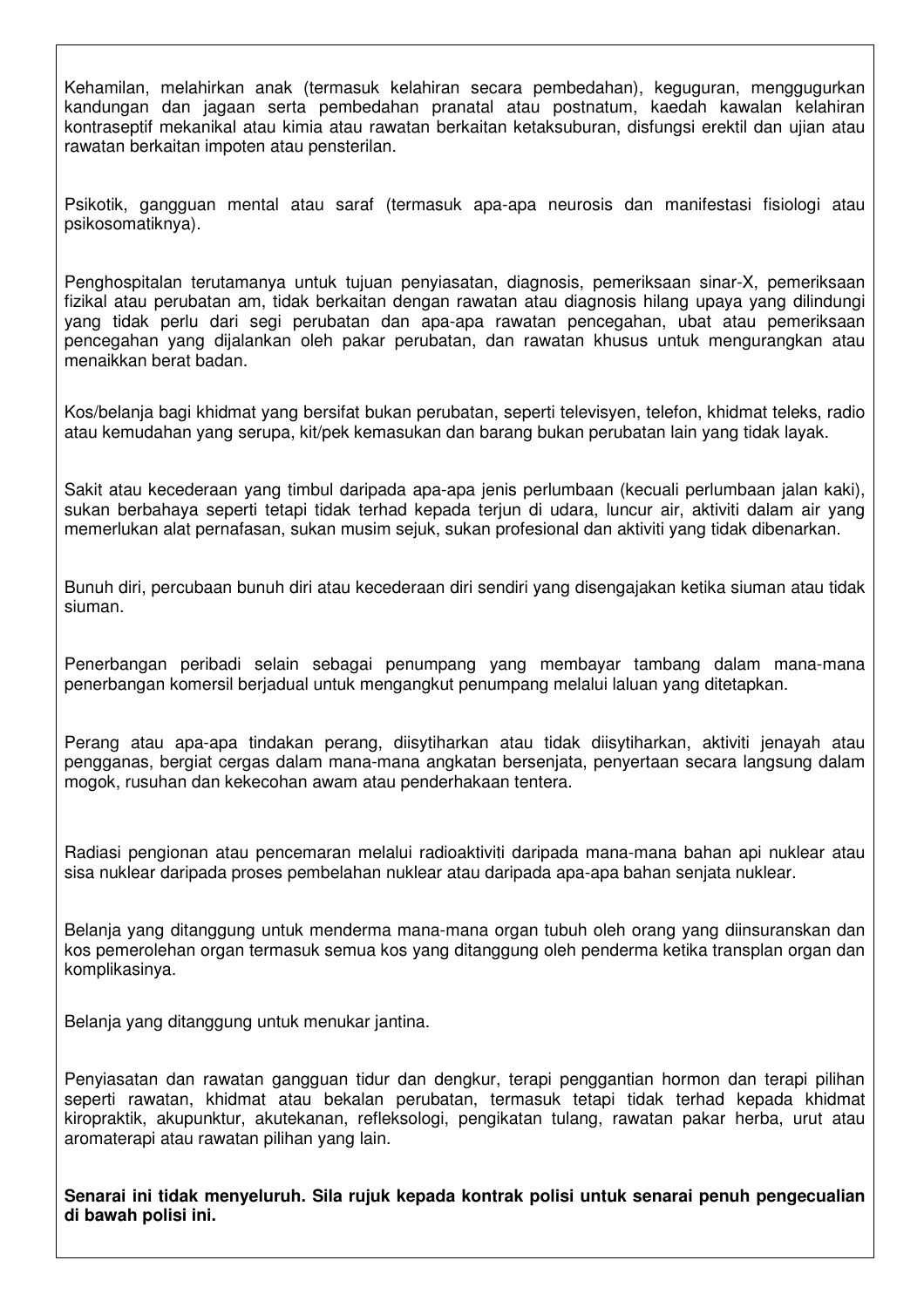Anda boleh membatalkan polisi anda dengan memberikan notis bertulis kepada Syarikat. Selepas pembatalan, anda berhak mendapatkan sejumlah bayaran balik premium dengan syarat anda tidak membuat tuntutan keatas polisi.

#### **Kaedah Pembayaran Premium Tahunan**

| Tempoh                  | Pembayaran Balik Premium Tahunan              |
|-------------------------|-----------------------------------------------|
| Tidak melebihi 15 hari  | 90% (hanya terpakai untuk pembaharuan sahaja) |
| Tidak melebihi 1 bulan  | 80%                                           |
| Tidak melebihi 2 bulan  | 70%                                           |
| Tidak melebihi 3 bulan  | $60\%$                                        |
| Tidak melebihi 4 bulan  | $50\%$                                        |
| Tidak melebihi 5 bulan  | 40%                                           |
| Tidak melebihi 6 bulan  | $30\%$                                        |
| Tidak melebihi 7 bulan  | 25%                                           |
| Tidak melebihi 8 bulan  | $20\%$                                        |
| Tidak melebihi 9 bulan  | 15%                                           |
| Tidak melebihi 10 bulan | 10%                                           |
| Tidak melebihi 11 bulan | 5%                                            |

#### **Kaedah Pembayaran Premium Setengah Tahun**

| Tempoh                 | Tempoh<br>Tahunan (bulan) | Pembayaran | Pembayaran<br>Modal         | <b>Balik</b> | Premium |
|------------------------|---------------------------|------------|-----------------------------|--------------|---------|
| Tidak melebihi 15 hari |                           |            | 80%                         |              |         |
| Tidak melebihi 1 bulan | 2                         |            | 70%                         |              |         |
| Tidak melebihi 2 bulan | 4                         |            | 50%                         |              |         |
| Tidak melebihi 3 bulan | 6                         |            | 30%                         |              |         |
| Tidak melebihi 4 bulan | 8                         |            | 20%                         |              |         |
| Tidak melebihi 5 bulan | 10                        |            | 10%                         |              |         |
| Tidak melebihi 6 bulan | 12                        |            | Tiada bayaran balik Premium |              |         |

### **Kaedah Pembayaran Premium Suku Tahun**

| Tempoh                 | Tempoh<br>Tahunan (bulan) | Pembayaran | Pembayaran<br>Modal         | <b>Balik</b> | Premium |
|------------------------|---------------------------|------------|-----------------------------|--------------|---------|
| Tidak melebihi 15 hari | 2                         |            | 70%                         |              |         |
| Tidak melebihi 1 bulan | 4                         |            | 50%                         |              |         |
| Tidak melebihi 2 bulan | 8                         |            | 20%                         |              |         |
| Tidak melebihi 3 bulan | 12                        |            | Tiada bayaran balik Premium |              |         |

Tidak ada bayaran balik premium di bawah mod bayaran caruman bulanan.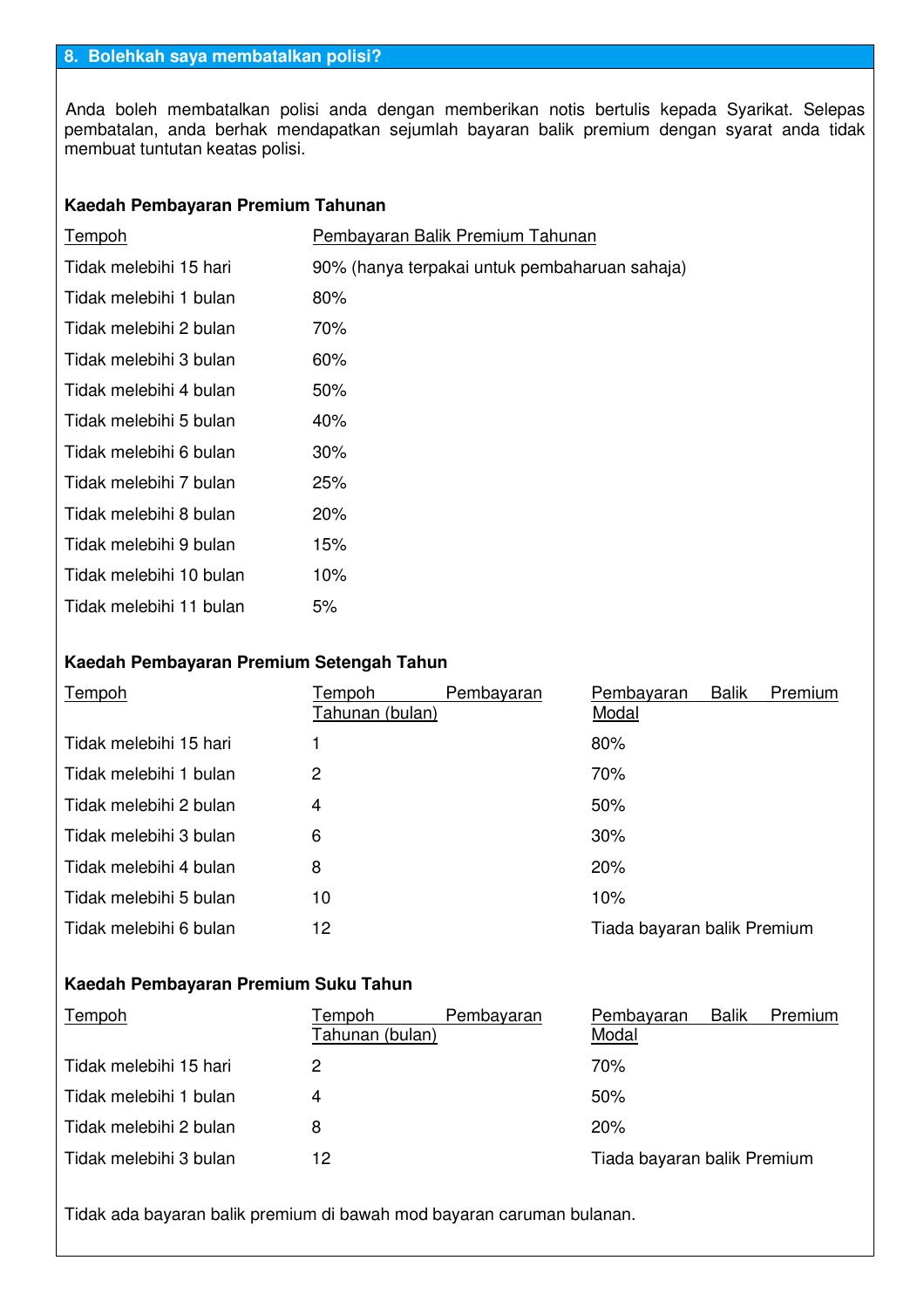#### **9. Bagaimana saya membuat tuntutan?**

Ada 2 cara tuntutan:

1. Untuk kemasukan di hospital panel Syarikat

Orang yang diinsuranskan dibekalkan dengan kad Hospital Admission Assist untuk memudahkan kemasukan ke hospital. Untuk bantuan kemasukan hospital, hanya telepon pusat kecemasan 24-jam di talian 03-7628 3992 atau 03-7965 3992.

2. Untuk kemasukan di hospital bukan panel

Bayar dulu dan failkan tuntutan anda kepada Syarikat dengan menyerahkan dokumen sokongan tuntutan berikut:

- i. borang tuntutan yang lengkap
- ii. laporan perubatan yang asal
- iii. invois hospital atau bil perubatan yang asal
- iv. resit rasmi yang asal
- v. surat rujukan dari pengamal perubatan, jika ada
- vi. apa-apa lain bukti atau dokumen tuntutan
- vii. Borang Kebenaran e-Bayaran

#### **10. Apa yang perlu saya buat jika ada perubahan dalam alamat atau butiran peribadi?**

Adalah penting bahawa anda memberitahu Syarikat tentang segala perubahan dalam alamat atau butiran peribadi anda untuk memastikan bahawa semua surat-menyurat anda tiba pada waktu yang tepat.

#### **11. Apakah jenis perlindungan Insurans Perubatan dan Kesihatan lain yang terdapat di The Pacific Insurance Berhad?**

Jenis perlindungan insurans perubatan lain yang ada termasuk tetapi tidak terhad kepada:

- (a) Pacific Medi-Care
- (b) Pacific Medi-Major
- (c) Pacific Medi-Major Plus
- (d) Pacific Medi-Help

#### **12. Di mana saya boleh mendapatkan maklumat lanjut?**

Sekiranya anda memerlukan maklumat tambahan mengenai insurans perubatan dan kesihatan, sila rujuk kepada buku insuransinfo mengenai 'Insurans Perubatan dan Kesihatan', yang boleh didapati di manamana cawangan Syarikat atau lawati www.insuranceinfo.com.my. Jika anda mempunyai sebarang pertanyaan lain, sila hubungi:

The Pacific Insurance Bhd 40-01, Q Sentral, 2A Jalan Stesen Sentral 2, Kuala Lumpur Sentral, 50470 Kuala Lumpur, Malaysia. (P.O. Box 12490, 50780 Kuala Lumpur, Malaysia.) Tel: +603-2633 8999 Faks: +603-2633 8998 Talian Bebas Tol: 1-800-88-1629 Emel: customerservice@pacificinsurance.com.my Lamanweb: www.pacificinsurance.com.my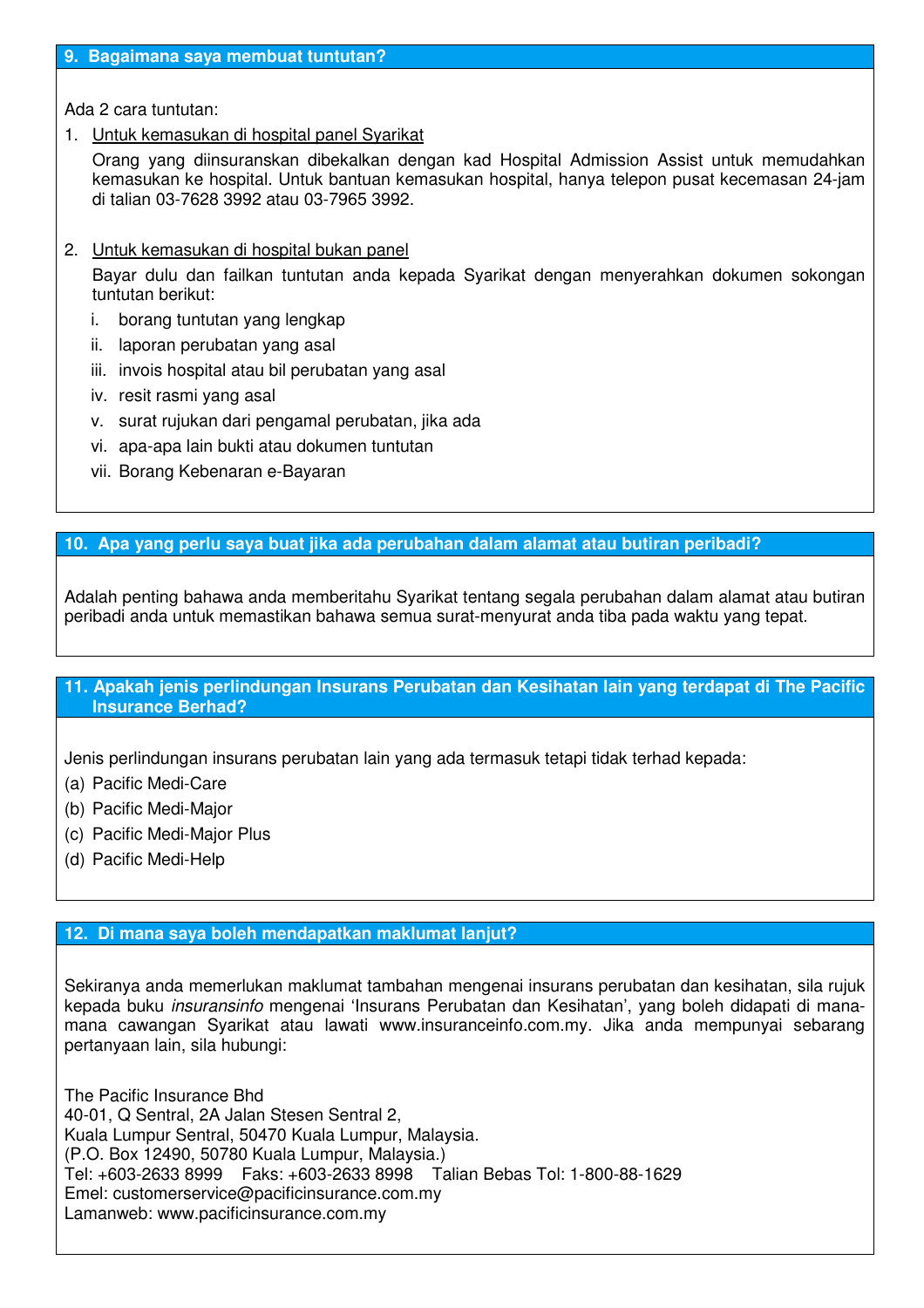#### **NOTA PENTING:**

**ANDA PERLU MEYAKINKAN DIRI ANDA BAHAWA POLISI INI DAPAT MEMENUHI KEPERLUAN ANDA DENGAN SEBAIKNYA SERTA BAYARAN PREMIUM DI BAWAH POLISI INI MAMPU DITANGGUNGI ANDA. ANDA PERLU MEMBACA DAN MEMAHAMI POLISI INSURANS INI DAN BERBINCANG DENGAN AGEN INSURANS ATAU BERHUBUNG TERUS DENGAN THE PACIFIC INSURANCE BERHAD UNTUK MAKLUMAT LEBIH LANJUT.** 

**Informasi yang disediakan di dalam risalah pemberitahuan produk ini sah berkuatkuasa dari tarikh 1 Januari 2016. Jika terdapat percanggahan antara versi Bahasa Inggeris dan Bahasa Malaysia, versi Bahasa Inggeris akan digunakan.**